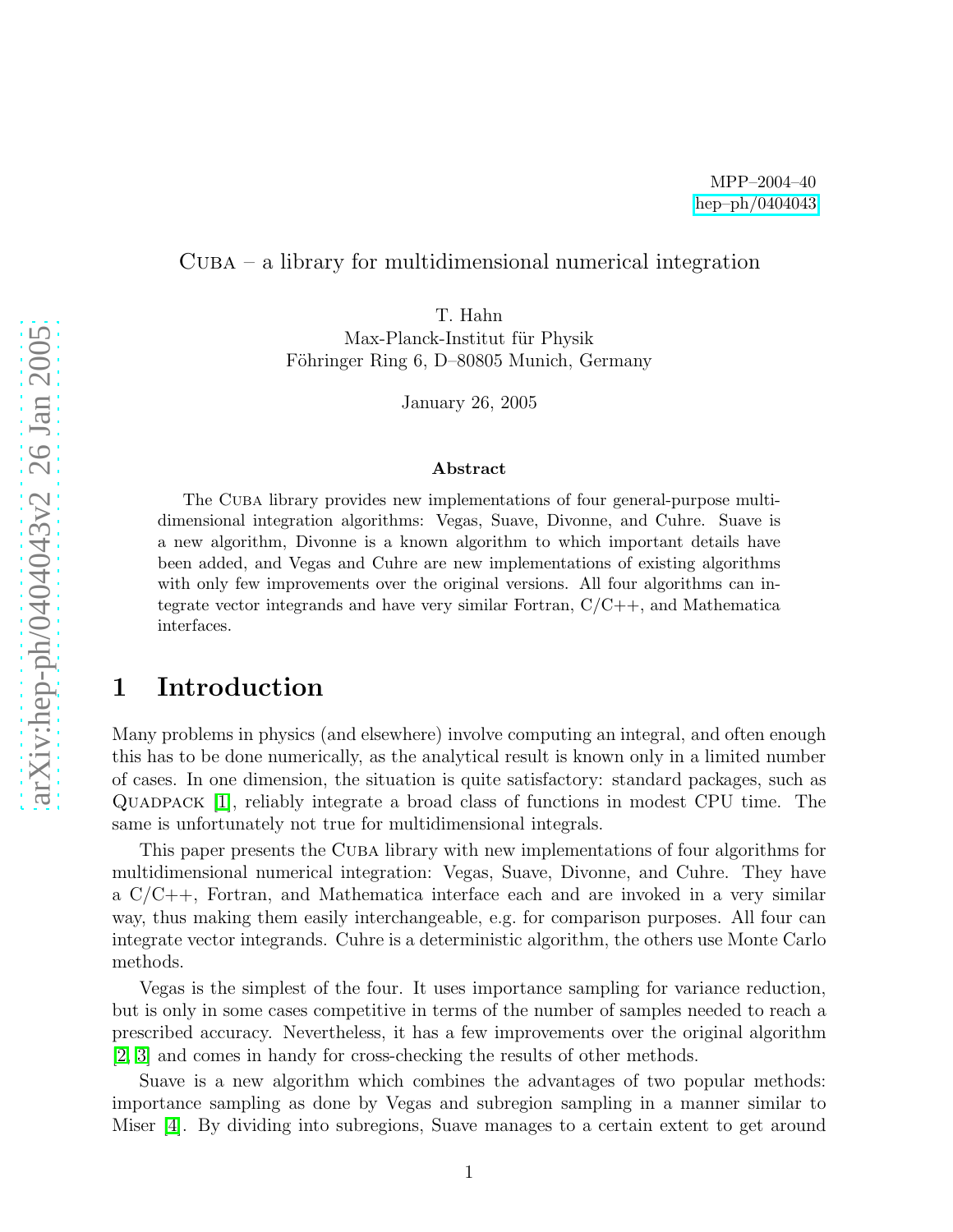Vegas' difficulty to adapt its weight function to structures not aligned with the coordinate axes.

Divonne is a further development of the CERNLIB routine D151 [\[5\]](#page-24-2). Divonne works by stratified sampling, where the partitioning of the integration region is aided by methods from numerical optimization. A number of improvements have been added to this algorithm, the most significant being the possibility to supply knowledge about the integrand. Narrow peaks in particular are difficult to find without sampling very many points, especially in high dimensions. Often the exact or approximate location of such peaks is known from analytic considerations, however, and with such hints the desired accuracy can be reached with far fewer points.

Cuhre<sup>∗</sup> employs a cubature rule for subregion estimation in a globally adaptive subdivision scheme [\[6\]](#page-24-3). It is hence a deterministic, not a Monte Carlo method. In each iteration, the subregion with the largest error is halved along the axis where the integrand has the largest fourth difference. Cuhre is quite powerful in moderate dimensions, and is usually the only viable method to obtain high precision, say relative accuracies much below  $10^{-3}$ .

The new algorithms were coded from scratch in C, which is a compromise of sorts between C++ and Fortran 77, combining ease of linking to Fortran code with the availability of reasonable memory management. The declarations have been chosen such that the routines can be called from Fortran directly. The Mathematica versions are based on the same C code and use the MathLink API to communicate with Mathematica.

# 2 Vegas

Vegas is a Monte Carlo algorithm that uses importance sampling as a variance-reduction technique. Vegas iteratively builds up a piecewise constant weight function, represented on a rectangular grid. Each iteration consists of a sampling step followed by a refinement of the grid. The exact details of the algorithm can be found in [\[2,](#page-23-1) [3\]](#page-24-0) and shall not be reproduced here.

Changes with respect to the original version are:

• Sobol quasi-random numbers [\[7\]](#page-24-4) rather than pseudo-random numbers are used by default. Empirically, this seems to accelerate convergence quite a bit, most noticeably in the early stages of the integration.

From theoretical considerations it is of course known (see e.g. [\[8\]](#page-24-5)) that quasi-random sequences yield a convergence rate of  $\mathcal{O}(\log^{n_d} n_s/n_s)$ , where  $n_d$  is the number of dimensions and  $n<sub>s</sub>$  the number of samples, which is much better than the usual  $\mathcal{O}(1/\sqrt{n_s})$  for ordinary Monte Carlo. But these convergence rates are meaningful only for large  $n_s$  and so it came as a pleasant surprise that the gains are considerable already at the beginning of the sampling process. It shows that quasi-Monte Carlo methods blend well with variance-reduction techniques such as importance sampling.

<sup>∗</sup>The D from the original name was dropped since the Cuba library uses double precision throughout.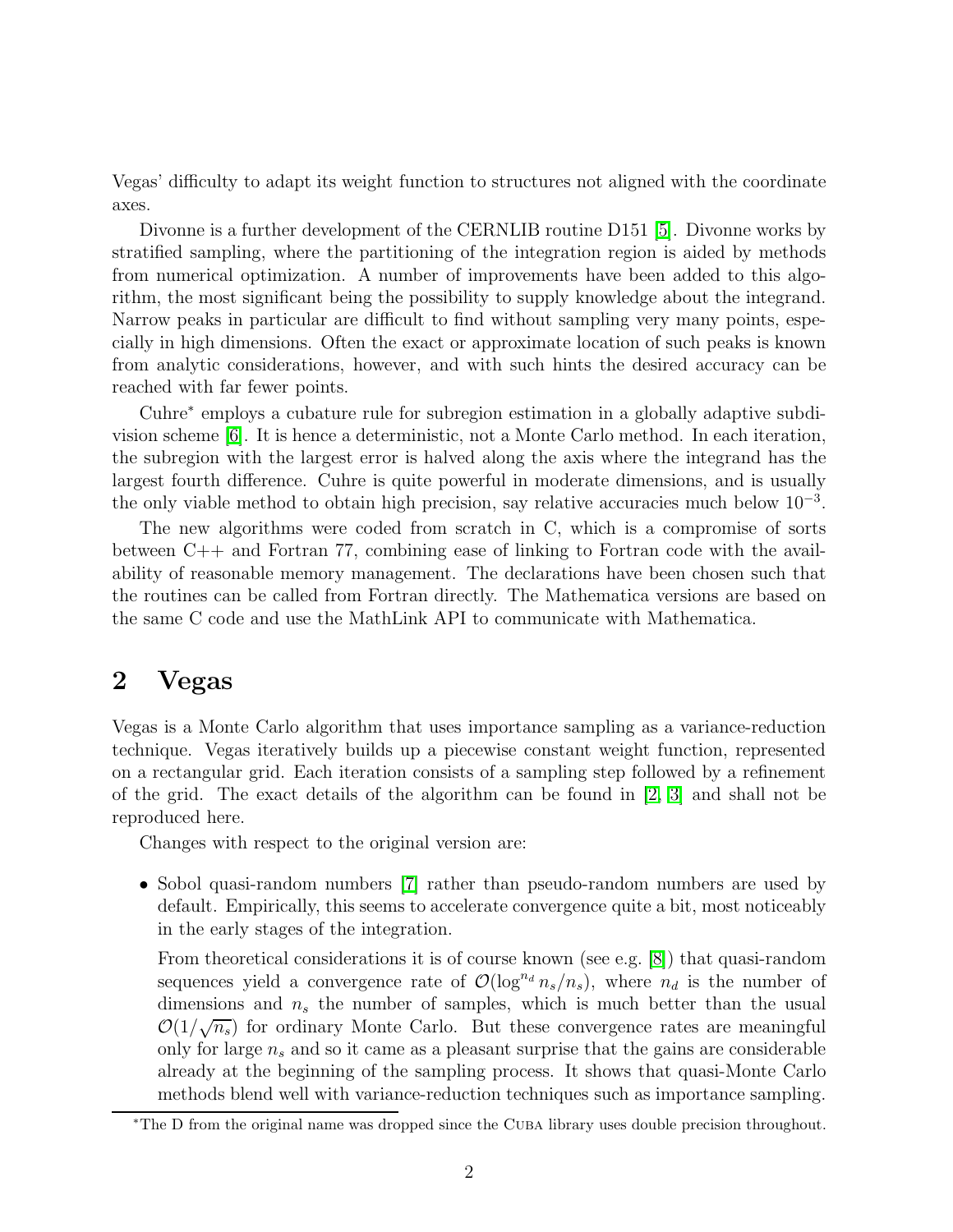Similarly, it was not clear from the outset whether the statistical standard error would furnish a suitable error estimate since quasi-random numbers are decidedly non-random in a number of respects. Yet also here empirical evidence suggests that the standard error works just as well as for pseudo-random numbers.

- The present implementation allows the number of samples to be increased in each iteration. With this one can mimic the strategy of calling Vegas with a small number of samples first to 'get the grid right' and then using an alternate entry point to perform the 'full job' on the same grid with a larger number of samples.
- The option to add simple stratified sampling on top of the importance sampling, as proposed in the appendix of [\[2\]](#page-23-1), has not been implemented in the present version. Tests with the Vegas version from [\[9\]](#page-24-6), which contains this feature, showed that convergence was accelerated only when the original pseudo-random numbers were used and that with quasi-random numbers convergence was in fact even slower in some cases.

Vegas' major weakness is that it uses a separable (product) weight function. As a consequence, Vegas can offer significant improvements only as far as the integrand's characteristic regions are aligned with the coordinate axes.

# 3 Suave

Suave (short for subregion-adaptive vegas) uses Vegas-like importance sampling combined with a globally adaptive subdivision strategy: Until the requested accuracy is reached, the region with the largest error at the time is bisected in the dimension in which the fluctuations of the integrand are reduced most. The number of new samples in each half is prorated for the fluctuation in that half.

A similar method, known as recursive stratified sampling, is implemented in Miser [\[4\]](#page-24-1). Miser always samples a fixed number of points, however, which is somewhat undesirable since it does not stop once the prescribed accuracy is reached.

Suave first samples the integration region in a Vegas-like step, i.e. using importance sampling with a separable weight function. It then slices the integration region in two, as Miser would do. Suave does not immediately recurse on those subregions, however, but maintains a list of all subregions and selects the region with the largest absolute error for the next cycle of sampling and subdivision. That is, Suave uses global error estimation and terminates when the requested relative or absolute accuracy is attained.

The information on the weight function collected in one Vegas step is not lost. Rather, the grid from which the weight function is computed is stretched and re-used on the subregions. A region which is the result of  $m-1$  subdivisions thus has had m Vegas iterations performed on it.

The improvements over Vegas and Miser come at a price, which is the amount of memory required to hold all the samples. Memory consumption is not really severe on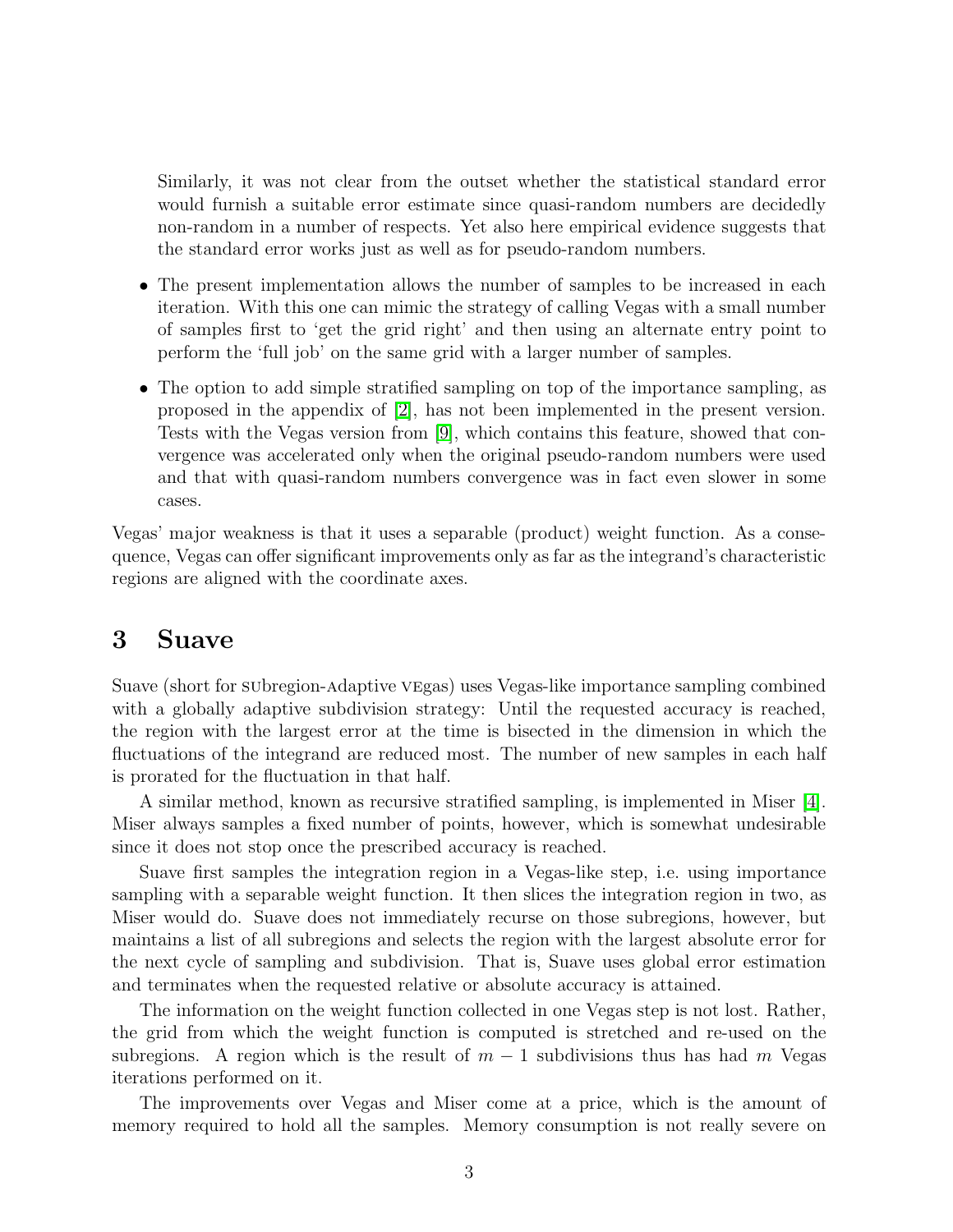modern hardware, however. The component that scales worst is the one proportional to the number of samples, which is

$$
8(n_d + n_c + 1)n_s
$$
 bytes,

where  $n_d$  is the number of dimensions of the integral,  $n_c$  the number of components of the integrand, and  $n_s$  the number of samples. For a million samples on a scalar integrand of 10 variables, this works out to 96 megabytes – not all that enormous these days.

### 3.1 Description of the algorithm

As Suave is a new algorithm, the following description will be fairly detailed. For greater notational clarity,  $n_c$ -dimensional vectors are denoted with a vector arrow  $(f)$  and  $n_d$ dimensional vectors with boldface letters  $(\mathbf{x})$  in the following, where  $n_d$  is the dimension of the integral and  $n_c$  the number of components of the integrand.

The essential inputs are  $\varepsilon_{rel}$  and  $\varepsilon_{abs}$ , the relative and absolute accuracies,  $n_s^{\text{new}}$ , the number of samples added in each iteration,  $n_s^{\text{max}}$ , the maximum number of samples allowed, and p, a flatness parameter described below.

Suave has a main loop which calls a Vegas-like sampling step. The main loop is responsible for subdividing the subregions and maintaining the totals. The sampling step does the actual sampling on the subregions and computes the region results.

#### <span id="page-3-1"></span>3.1.1 Main loop

- 1. Initialize the random-number generator and allocate a data structure for the entire integration region. Initialize its Vegas grid with equidistant bins.
- 2. Sample the entire integration region with  $n_s^{\text{new}}$  points. This gives an initial estimate of the integral  $\vec{I}_{\text{tot}}$ , the variance  $\vec{\sigma}_{\text{tot}}^2$ , and  $\vec{\chi}_{\text{tot}}^2$ .
- 3. Find the component c for which  $r_c = \sigma_{c,\text{tot}} / \max(\varepsilon_{\text{abs}}, \varepsilon_{\text{rel}} I_{c,\text{tot}})$  is maximal. If none of the  $r_c$ 's exceeds unity, indicate success and return.
- 4. If the number of samples spent so far equals or exceeds  $n_s^{\text{max}}$ , indicate failure and return.
- 5. Find the region r with the largest  $\sigma_c^2$ .
- 6. Find the dimension d which minimizes  $F_c(r_L^d) + F_c(r_R^d)$ , where  $r_{L,R}^d$  are the left and right halves of r with respect to d.  $F_c(r_{L,R}^d)$  is the fluctuation of the samples that fall into  $r_{L,R}^d$  and is computed as

<span id="page-3-0"></span>
$$
F_c(r_{L,R}^d) = \left[ \left\| 1 + \tilde{F}_c(\mathbf{x}_i \in r_{L,R}^d) \right\|_p \right]^{2/3} = \left[ \sum \left| 1 + \tilde{F}_c(\mathbf{x}_i \in r_{L,R}^d) \right|^p \right]^{2/(3p)}, \quad (1)
$$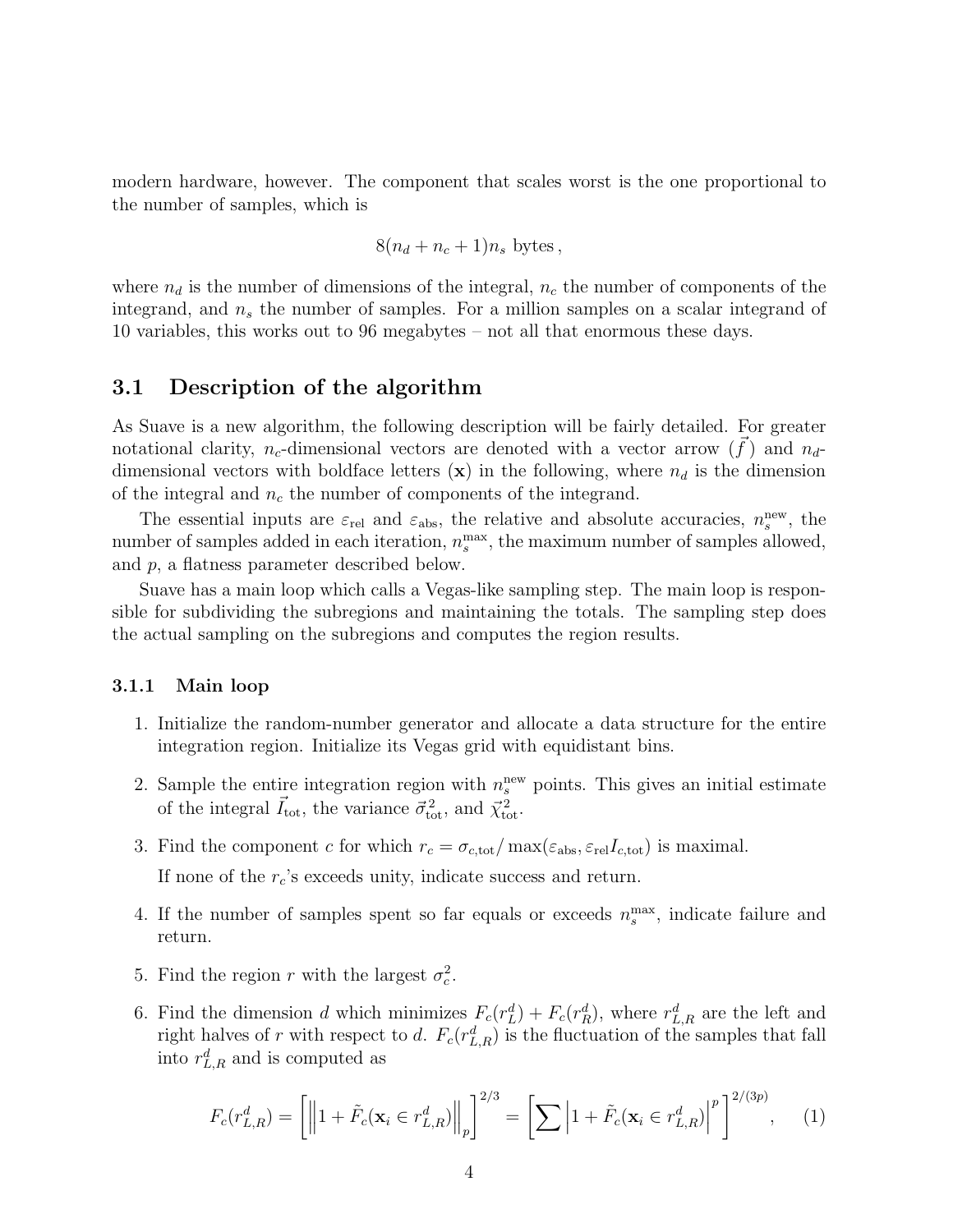where all samples  $x_i$  that fall into the respective half are used in the norm/sum and the single-sample fluctuation  $\tilde{F}_c$  is defined as

$$
\tilde{F}_c(\mathbf{x}) = w(\mathbf{x}) \left| \frac{f_c(\mathbf{x}) - I_c(r)}{I_c(r)} \right| \frac{|f_c(\mathbf{x}) - I_c(r)|}{\sigma_c(r)}.
$$

This empirical recipe combines the relative deviation from the region mean,  $(f-I)/I$ , with the  $\chi$  value,  $|f - I|/\sigma$ , weighted by the Vegas weight w corresponding to sample **x**. Note that the  $I_c$  and  $\sigma_c$  values of the entire region r are used.

Samples strongly contribute to  $F$  the more they lie away from the predicted mean and the more they lie out of the predicted error band. Tests have shown that large values of  $p$  are beneficial for 'flat' integrands, whereas small values are preferred if the integrand is 'volatile' and has high peaks.  $p$  has thus been dubbed a flatness parameter. The effect comes from the fact that with increasing  $p$ ,  $F$  becomes more and more dominated by 'outliers,' i.e. points with a large  $F$ .

The power  $2/3$  in Eq.  $(1)$  is also used in Miser, where it is motivated as the exponent that gives the best variance reduction ([\[9\]](#page-24-6), p. 315).

7. Refine the grid associated with  $r$ , i.e. incorporate the information gathered on the integrand in the most recent sample over  $r$  into the weight function. This is done precisely as in Vegas (see  $[2]$ ), with the extension that if the integrand has more than one component, the marginal densities are computed not from  $f^2$  but from the weighted sum†

$$
\overline{f^2} = \sum_{c=1}^{n_c} \frac{f_c^2}{I_{c,\text{tot}}^2}.
$$

8. Bisect  $r$  in dimension  $d$ :

Allocate a new region,  $r<sub>L</sub>$ , and copy to  $r<sub>L</sub>$  those of r's samples falling into the left half. Compute the Vegas grid for  $r<sub>L</sub>$  by appropriately "stretching" r's grid, i.e. by interpolating all grid points of r with values less than  $1/2$ .

Set up  $r_R$  for the right half analogously.

9. Sample  $r_L$  with  $n_L = \max\left(\frac{F_c(r_L)}{F_c(r_L)+F_c}\right)$  $\frac{F_c(r_L)}{F_c(r_L)+F_c(r_R)}n_s^{\text{new}}, n_s^{\text{min}}$  and  $r_R$  with  $n_R = \max(n_s^{\text{new}}$  $n_L, n_s^{\text{min}}$ ) points, where  $n_s^{\text{min}} = 10$ .

<sup>†</sup> It is fairly obvious that scale-invariant quantities must be used in the sum, otherwise the component with the largest absolute scale would dominate. It is less clear whether  $\eta_0 = (\int f_c dx)^2 = I_{c,\text{tot}}^2$ ,  $\eta_1 =$  $(\int |f_c| \, dx)^2$ , or  $\eta_2 = \int f_c^2 \, dx$  (or any other) make the best weights. Empirically,  $\eta_0$  turns out to be both slightly superior in convergence and easier to compute than  $\eta_1$  and  $\eta_2$  and has thus been chosen in Suave.

A possible explanation for this is that in cases where there are large compensations within the integral, i.e. when  $\int f_c d\mathbf{x} \ll \int |f_c| d\mathbf{x}$ , it is particularly necessary for the overall accuracy that component c be sampled accurately, and thus be given more weight in  $\overline{f^2}$ , and this is better accomplished by dividing  $f_c^2$ by the "small" number  $\eta_0$  than by the "large" number  $\eta_1$  or  $\eta_2$ .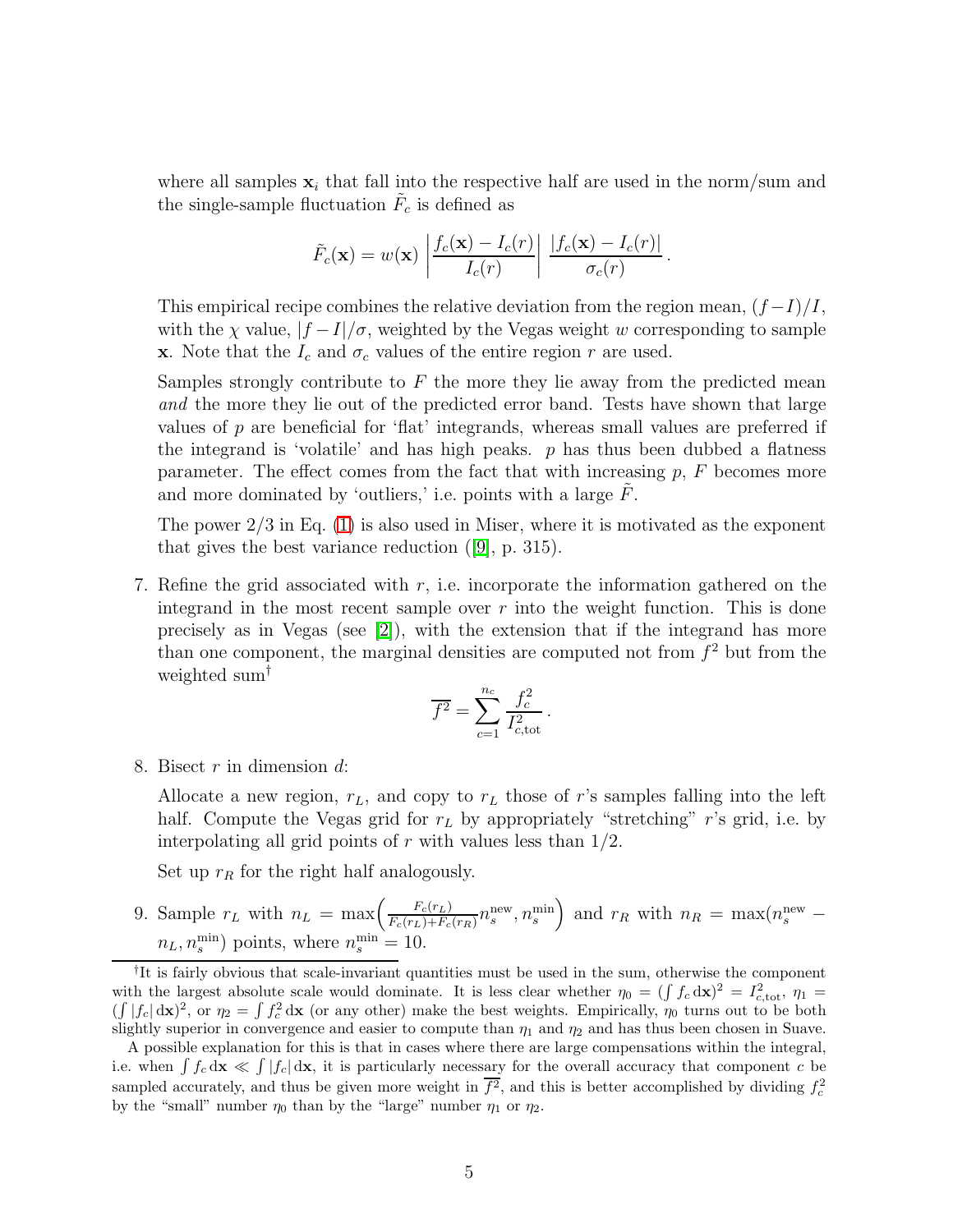10. To safeguard against underestimated errors, supplement the variances by the difference of the integral values in the following way:

$$
\sigma_{c,\text{new}}^2(r_{R,L}) = \sigma_c^2(r_{R,L}) \left( 1 + \frac{\Delta_c}{\sqrt{\sigma_c^2(r_L) + \sigma_c^2(r_R)}} \right)^2 + \Delta_c^2
$$

for each component c, where  $\vec{\Delta} = \frac{1}{4} |\vec{I}(r_L) + \vec{I}(r_R) - \vec{I}(r)|$ .

This acts as a penalty for regions whose integral value changes significantly by the subdivision and effectively moves them up in the order of regions to be subdivided next.

- 11. Update the totals: Subtract r's integral, variance, and  $\chi^2$ -value from the totals and add those of  $r_L$  and  $r_R$ .
- 12. Discard r, put  $r<sub>L</sub>$  and  $r<sub>R</sub>$  in the list of regions.
- 13. Go to Step 3.

#### 3.1.2 Sampling step

The function which does the actual sampling is a modified Vegas iteration. It is invoked with two arguments:  $r$ , the region to be sampled and  $n<sub>m</sub>$ , the number of new samples.

- 1. Sample a set of  $n_m$  new points using the weight function given by the grid associated with r. For a region which is the result of  $m-1$  subdivisions, the list of samples now consists of m sets of samples.
- 2. For each set of samples, compute the mean  $\vec{I}_i$  and variance  $\vec{\sigma}_i^2$ .
- 3. Compute the results for the region as

$$
I_c = \frac{\sum_{i=1}^m w_{i,c} I_{i,c}}{\sum_{i=1}^m w_{i,c}}, \quad \sigma_c^2 = \frac{1}{\sum_{i=1}^m w_{i,c}}, \quad \chi_c^2 = \frac{1}{\sigma_c^2} \left[ \frac{\sum_{i=1}^m w_{i,c} I_{i,c}^2}{\sum_{i=1}^m w_{i,c}} - I_c^2 \right],
$$

where the inverse of the set variances are used as weights,  $w_{i,c} = 1/\sigma_{i,c}^2$ . This is simply Gaussian error propagation.

For greater numerical stability,  $\chi_c^2$  is actually computed as

$$
\chi_c^2 = \sum_{i=1}^m w_{i,c} I_{i,c}^2 - I_c \sum_{i=1}^m w_{i,c} I_{i,c} = \sum_{i=2}^m w_{i,c} I_{i,c} (I_{i,c} - I_{1,c}) - I_c \sum_{i=2}^m w_{i,c} (I_{i,c} - I_{1,c}).
$$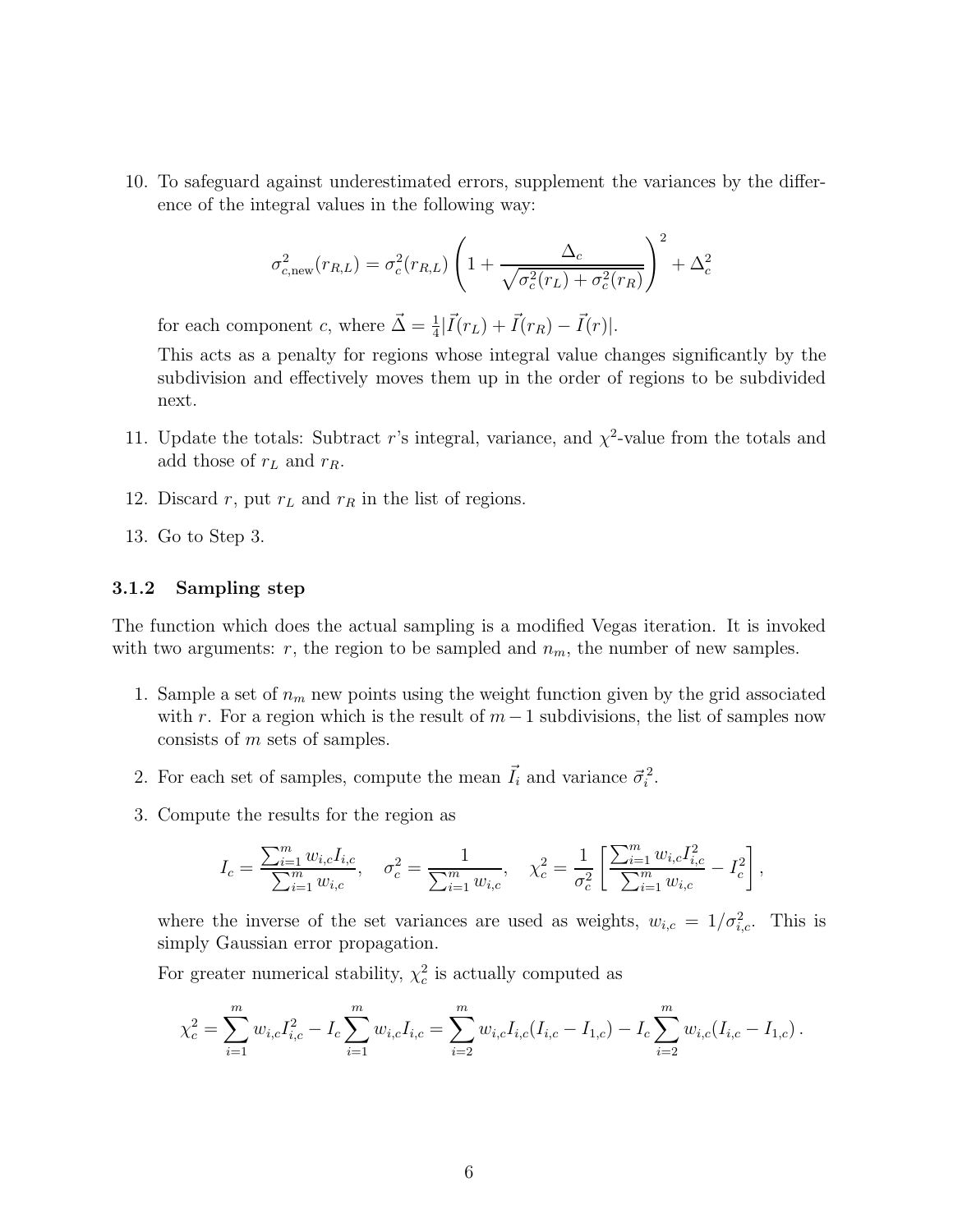## 4 Divonne

Divonne uses stratified sampling for variance reduction, that is, it partitions the integration region such that all subregions have an approximately equal value of a quantity called the spread  $\vec{s}$ , defined as

$$
\vec{s}(r) = \frac{1}{2}V(r)\left(\max_{\mathbf{x}\in r}\vec{f}(\mathbf{x}) - \min_{\mathbf{x}\in r}\vec{f}(\mathbf{x})\right),\tag{2}
$$

where  $V(r)$  is the volume of region r. What sets Divonne apart from Suave is that the minimum and maximum of the integrand are sought using methods from numerical optimization. Particularly in high dimensions, the chance that one of the previously sampled points lies in or even close to the true extremum is fairly small.

On the other hand, the numerical minimization is beset with the usual pitfalls, i.e. starting from the lowest of a (relatively small) number of sampled points, Divonne will move directly into the local minimum closest to the starting point, which may or may not be close to the absolute minimum.

Divonne is a lot more complex than Suave and Vegas but also significantly faster for many integrands. For details on the methods used in Divonne please consult the original references [\[5\]](#page-24-2). New features with respect to the CERNLIB version (Divonne 4) are:

- Integration is possible in dimensions 2 through 33 (not 9 as before). Going to higher dimensions is a matter of extending internal tables only.
- The possibility has been added to specify the location of possible peaks, if such are known from analytical considerations. The idea here is to help the integrator find the extrema of the integrand, and narrow peaks in particular are a challenge for the algorithm. Even if only the approximate location is known, this feature of hinting the integrator can easily cut an order of magnitude out of the number of samples needed to reach the required accuracy for complicated integrands. The points can be specified either statically, by passing a list of points at the invocation, or dynamically, through a subroutine called for each subregion.
- Often the integrand subroutine cannot sample points lying on or very close to the integration border. This can be a problem with Divonne which actively searches for the extrema of the integrand and homes in on peaks regardless of whether they lie on the border. The user may however specify a border region in which integrand values are not obtained directly, but extrapolated from two points inside the 'safe' interior.
- The present algorithm works in three phases, not two as before. Phase 1 performs the partitioning as outlined above. From the preliminary results obtained in this phase, Divonne estimates the number of samples necessary to reach the desired accuracy in phase 2, the final integration phase. Once the phase-2 sample for a particular subregion is in, a  $\chi^2$  test is used to assess whether the two sample averages are consistent with each other within their error bounds. Subregions which fail this test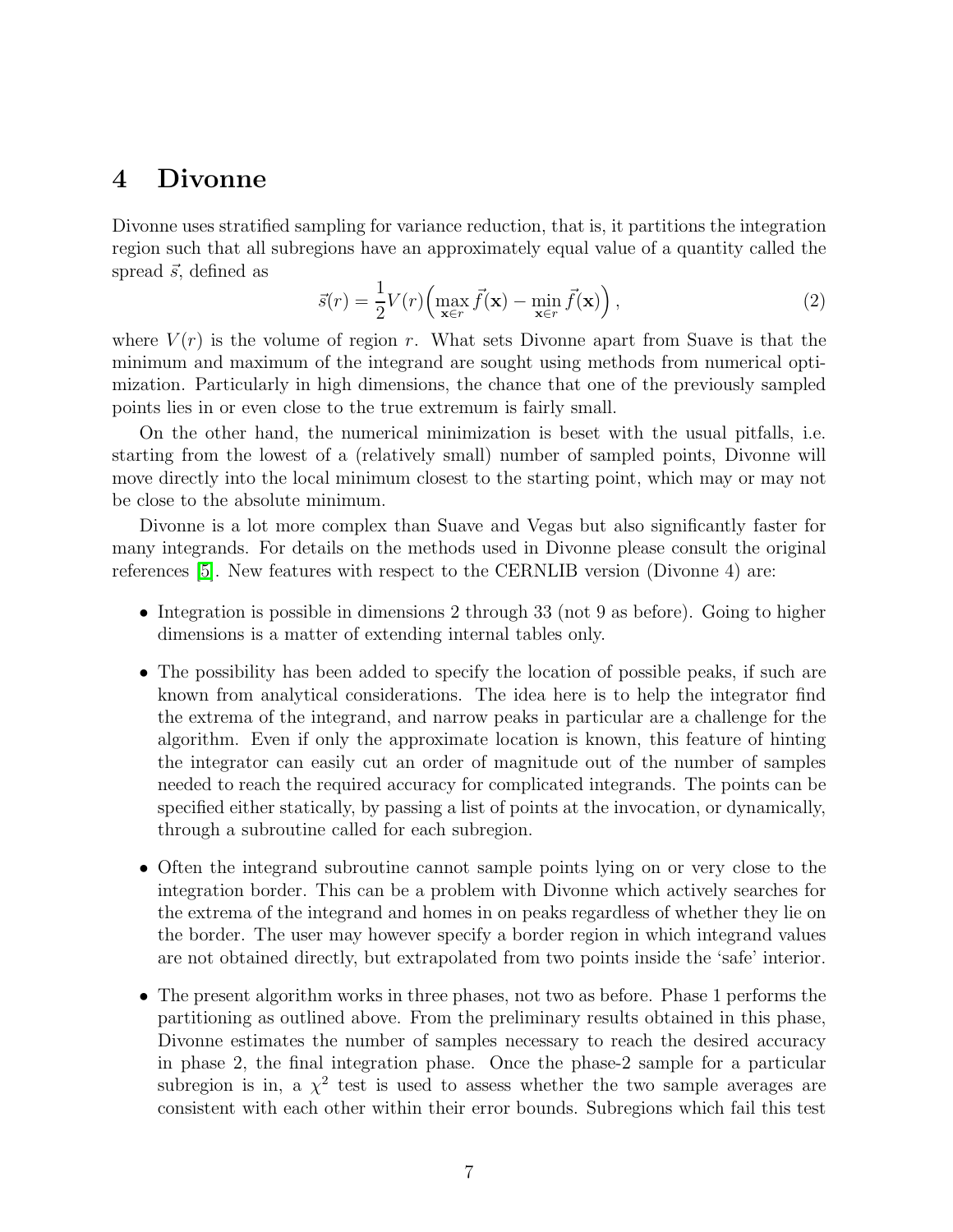move on to phase 3, the refinement phase, where they can be subdivided again or sampled a third time with more points, depending on the parameters set by the user.

• For all three phases the user has a selection of methods to obtain the integral estimate: a Korobov [\[10\]](#page-24-7) or Sobol [\[7\]](#page-24-4) quasi-random sample of given size, a Mersenne Twister [\[11\]](#page-24-8) pseudo-random sample of given size, and the cubature rules of Genz and Malik [\[12\]](#page-24-9) of degree 7, 9, 11, and 13 that are also used in Cuhre. The latter are embedded rules and hence provide an intrinsic error estimate (that is, an error estimate not based on the spread). When this independent error estimate is available, it supersedes the spread-based error when computing the total error. Also, regions whose spread-based error exceeds the intrinsic error are selected for refinement, too.

In spite of these novel options, the cubature rules of the original Divonne algorithm were not implemented.

Due to its complexity, the new Divonne implementation was painstakingly tested against the CERNLIB routine to make sure it produces the same results before adding the new features.

# 5 Cuhre

Cuhre is a deterministic algorithm which uses one of several cubature rules of polynomial degree in a globally adaptive subdivision scheme. The subdivision algorithm is similar to Suave's (see Sect. [3.1.1\)](#page-3-1) and works as follows:

While the total estimated error exceeds the requested bounds:

- 1) choose the region with the largest estimated error,
- 2) bisect this region along the axis with the largest fourth difference,
- 3) apply the cubature rule to the two subregions,
- 4) merge the subregions into the list of regions and update the totals.

Details on the algorithm and on the cubature rules employed in Cuhre can be found in the original references [\[6\]](#page-24-3). The present implementation offers only superficial improvements, such as an interface consistent with the other Cuba routines and a slightly simpler invocation, e.g. one does not have to allocate a workspace.

In moderate dimensions Cuhre is very competitive, particularly if the integrand is well approximated by polynomials. As the dimension increases, the number of points sampled by the cubature rules rises considerably, however, and by the same token the usefulness declines. For the lower dimensions, the actual number of points that are spent per invocation of the basic integration rule are listed in the following table.

| number of dimensions 4 5 6                                         |  |  | $8^{\circ}$ 9 | $-10$ $-11$ |  |
|--------------------------------------------------------------------|--|--|---------------|-------------|--|
| points in degree-7 rule   65 103 161 255 417 711 1265 2335 4433    |  |  |               |             |  |
| points in degree-9 rule   153 273 453 717 1105 1689 2605 4117 6745 |  |  |               |             |  |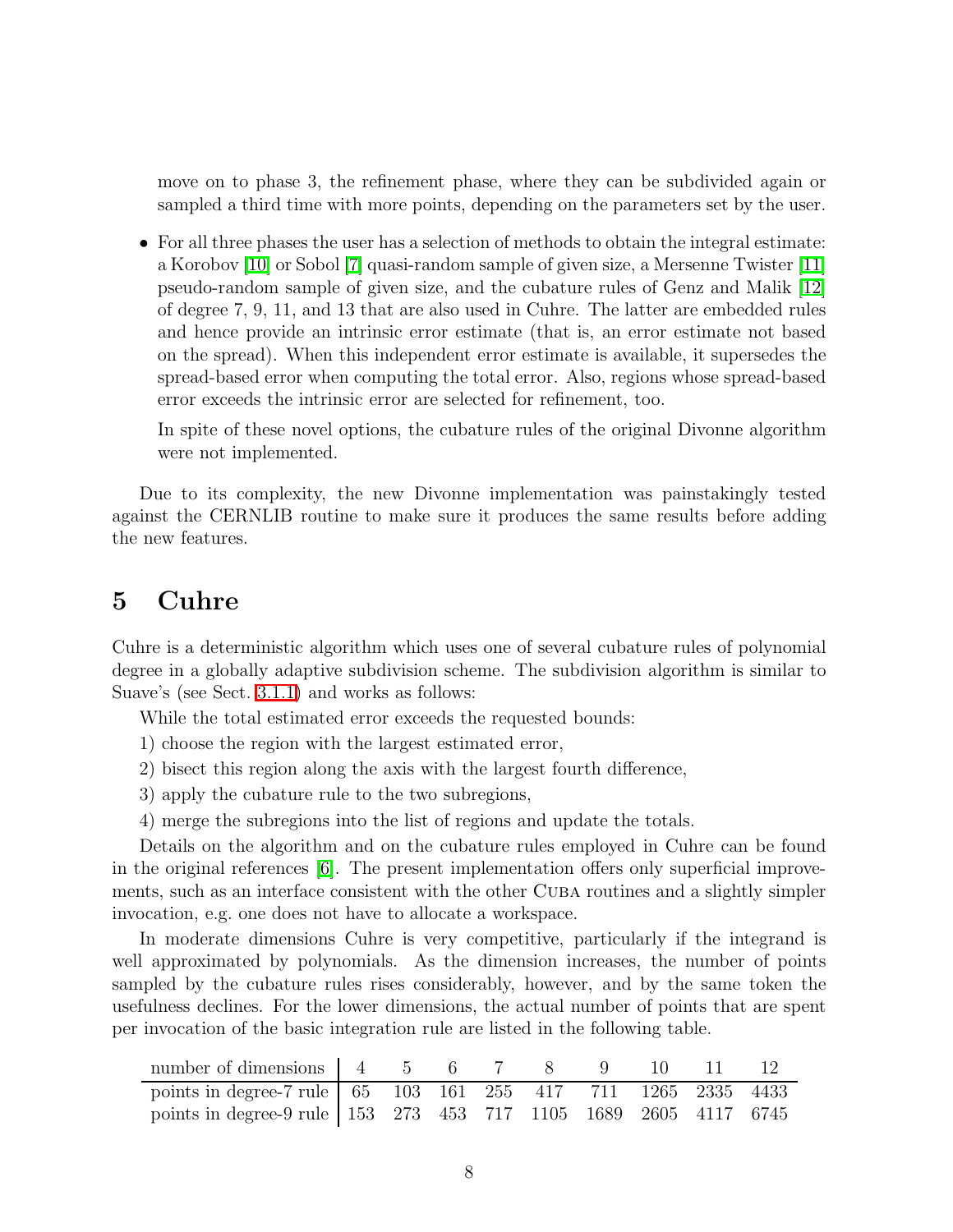# 6 Download and Compilation

The source code of the Cuba library can be downloaded as a gzipped tar file from the Web site http://www.feynarts.de/cuba. The archive unpacks into a directory Cuba-1.1. Change into this directory and type "make" to build the library libcuba.a and the Math-Link executables Vegas, Suave, Divonne, and Cuhre. If Mathematica and/or the mcc MathLink compiler are not available, type "make lib" to build just the library.

The distribution contains two demonstration programs in Fortran 77 and C, as well as the test suite used in Sect. [8,](#page-20-0) which is written in Mathematica.

The code is C99 compliant and compiles flawlessly with the GNU C compiler, versions 2.95 and higher. Other C compilers may have difficulties with inline functions and variablesize arrays, which are C99 extensions. In a pinch, edit the makefile and uncomment the line

 $CFLAGS += -DNDIM=8 -DNCOMP=2$ 

This fixes the size of all internal arrays at compile time but, of course, at most 8-dimensional integrals of at most 2-component integrands can now be integrated.

Linking Fortran or  $C/C++$  code that uses one of the algorithms is straightforward, just add -lcuba (for the Cuba library) and -lm (for the math library) to the compiler command line, as in

```
f77 -o myexecutable mysource.f -lcuba -lm
cc -o myexecutable mysource.c -lcuba -lm
```
# 7 User Manual

### 7.1 Usage in Fortran

Although written in C, the declarations have been chosen such that the routines are directly accessible from Fortran, i.e. no wrapper code is needed. In fact, Vegas, Suave, Divonne, and Cuhre can be called as if they were Fortran subroutines respectively declared as

```
subroutine vegas(ndim, ncomp, integrand,
& epsrel, epsabs, flags, mineval, maxeval,
& nstart, nincrease,
& neval, fail, integral, error, prob)
  subroutine suave(ndim, ncomp, integrand,
& epsrel, epsabs, flags, mineval, maxeval,
& nnew, flatness,
& nregions, neval, fail, integral, error, prob)
```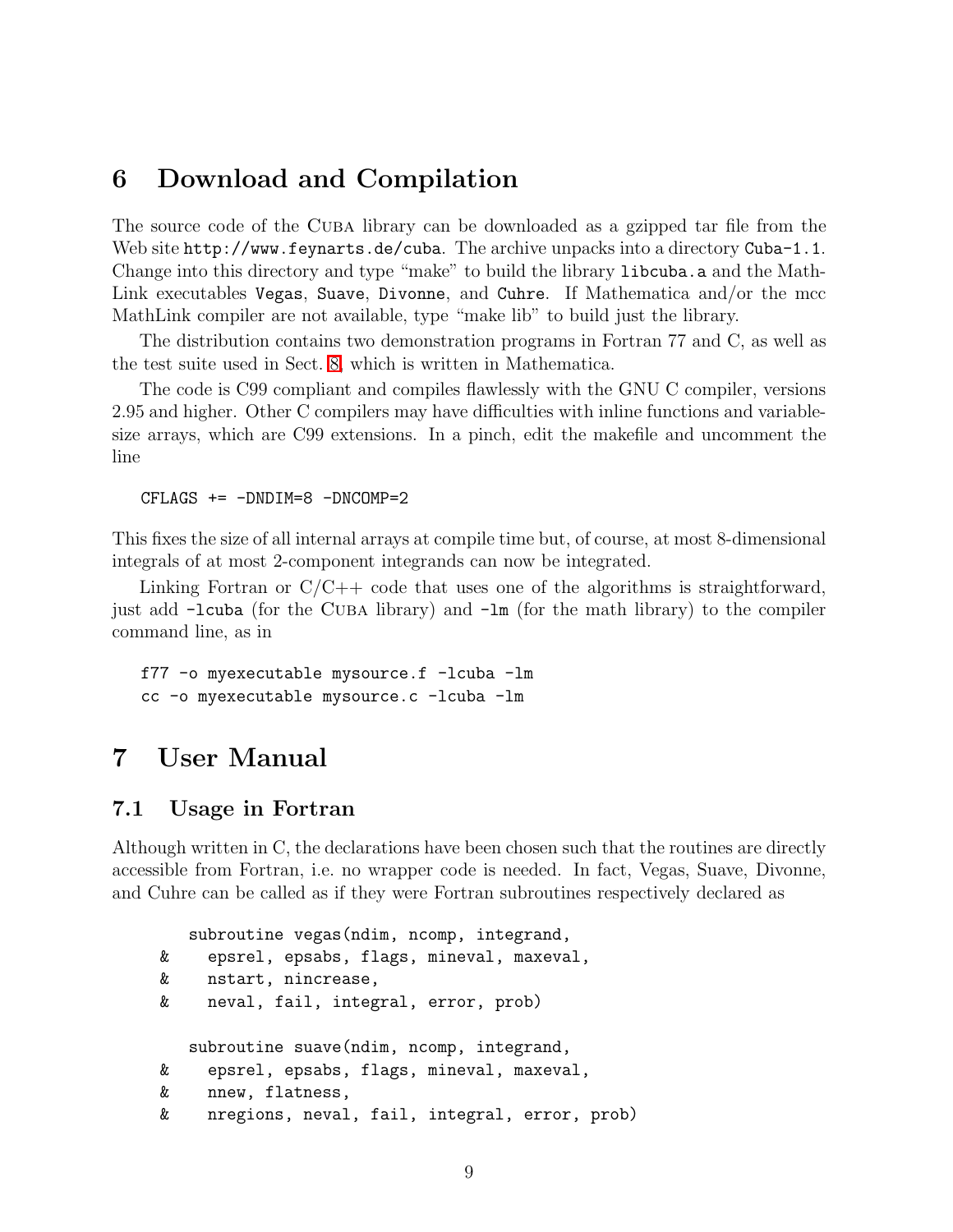```
subroutine divonne(ndim, ncomp, integrand,
& epsrel, epsabs, flags, mineval, maxeval,
& key1, key2, key3, maxpass,
& border, maxchisq, mindeviation,
& ngiven, ldxgiven, xgiven, nextra, peakfinder,
& nregions, neval, fail, integral, error, prob)
  subroutine cuhre(ndim, ncomp, integrand,
& epsrel, epsabs, flags, mineval, maxeval,
& key,
& nregions, neval, fail, integral, error, prob)
```
#### 7.1.1 Common Arguments

- integer ndim  $\langle in \rangle$ , the number of dimensions of the integral.
- integer ncomp  $\langle in \rangle$ , the number of components of the integrand.
- external integrand  $\langle in \rangle$ , the integrand. The external subroutine which computes the integrand is expected to be declared as

```
subroutine integrand(ndim, x, ncomp, f)
integer ndim, ncomp
double precision x(ndim), f(ncomp)
```
- double precision epsrel, epsabs  $\langle in \rangle$ , the requested relative and absolute accuracies. The integrator tries to find an estimate  $\tilde{I}$  for the integral  $I$  which for every component c fulfills  $|\hat{I}_c - I_c| \le \max(\varepsilon_{\text{abs}}, \varepsilon_{\text{rel}} I_c)$ .
- integer flags  $\langle in \rangle$ , flags governing the integration:
	- Bits 0 and 1 encode the verbosity level, i.e. 0 to 3. Level 0 does not print any output, level 1 prints 'reasonable' information on the
		- progress of the integration, level 2 also echoes the input parameters, and level 3 further prints the subregion results (if applicable).
	- $-$  Bit  $2 = 0$ , all sets of samples collected on a subregion during the various iterations or phases contribute to the final result.
		- Bit  $2 = 1$ , only the last (largest) set of samples is used in the final result.
	- $-$  Bit  $3 = 0$ , Sobol quasi-random numbers are used for sampling,

Bit  $3 = 1$ , Mersenne Twister pseudo-random numbers are used for sampling.

To select e.g. Sobol quasi-random numbers, last samples only, and verbosity level 2, pass  $6 = 0 + 4 + 2$  for the flags. The higher bits are presently ignored, but should be zero for future compatibility.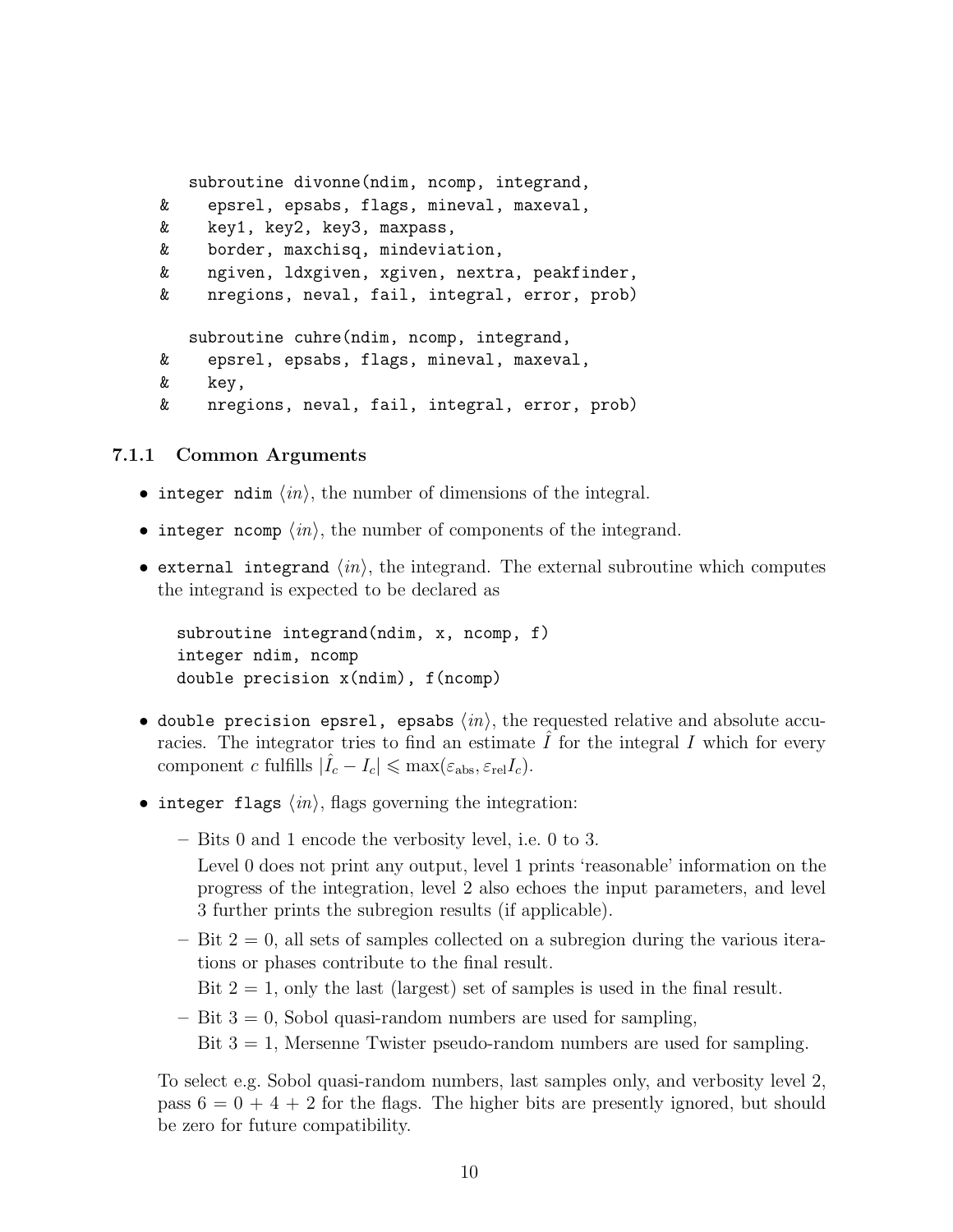- integer mineval  $\langle in \rangle$ , the minimum number of integrand evaluations required.
- integer maxeval  $\langle in \rangle$ , the (approximate) maximum number of integrand evaluations allowed.
- integer nregions  $\langle out \rangle$ , the actual number of subregions needed (not present in Vegas).
- integer neval  $\langle out \rangle$ , the actual number of integrand evaluations needed.
- integer fail  $\langle out \rangle$ , an error flag:
	- $-$  fail = 0, the desired accuracy was reached,
	- $-$  fail  $=-1$ , dimension out of range,
	- $-$  fail  $> 0$ , the accuracy goal was not met within the allowed maximum number of integrand evaluations. While Vegas, Suave, and Cuhre simply return 1, Divonne can estimate the number of points by which maxeval needs to be increased to reach the desired accuracy and returns this value.
- double precision integral(ncomp)  $\langle out \rangle$ , the integral of integrand over the unit hypercube.
- double precision error(ncomp)  $\langle out \rangle$ , the presumed absolute error of integral.
- double precision prob(ncomp)  $\langle out \rangle$ , the  $\chi^2$ -probability (not the  $\chi^2$ -value itself!) that error is not a reliable estimate of the true integration error‡ .

#### <span id="page-10-0"></span>7.1.2 Vegas-specific Arguments

- integer nstart  $\langle in \rangle$ , the number of integrand evaluations per iteration to start with.
- integer nincrease  $\langle in \rangle$ , the increase in the number of integrand evaluations per iteration.

Vegas furthermore allows to store internal parameters for use in subsequent invocations. There are two possibilities:

• It may accelerate convergence to keep the grid accumulated during one integration for the next one, if the integrands are reasonably similar to each other. Vegas maintains an internal table with space for ten grids for this purpose. The slot in this grid is specified by the variable

<sup>&</sup>lt;sup>‡</sup>To judge the reliability of the result expressed through  $\text{prob}$ , remember that it is the null hypothesis that is tested by the  $\chi^2$  test, which is that error is a reliable estimate. In statistics, the null hypothesis may be rejected only if  $prob$  is fairly close to unity, say  $prob$  > .95.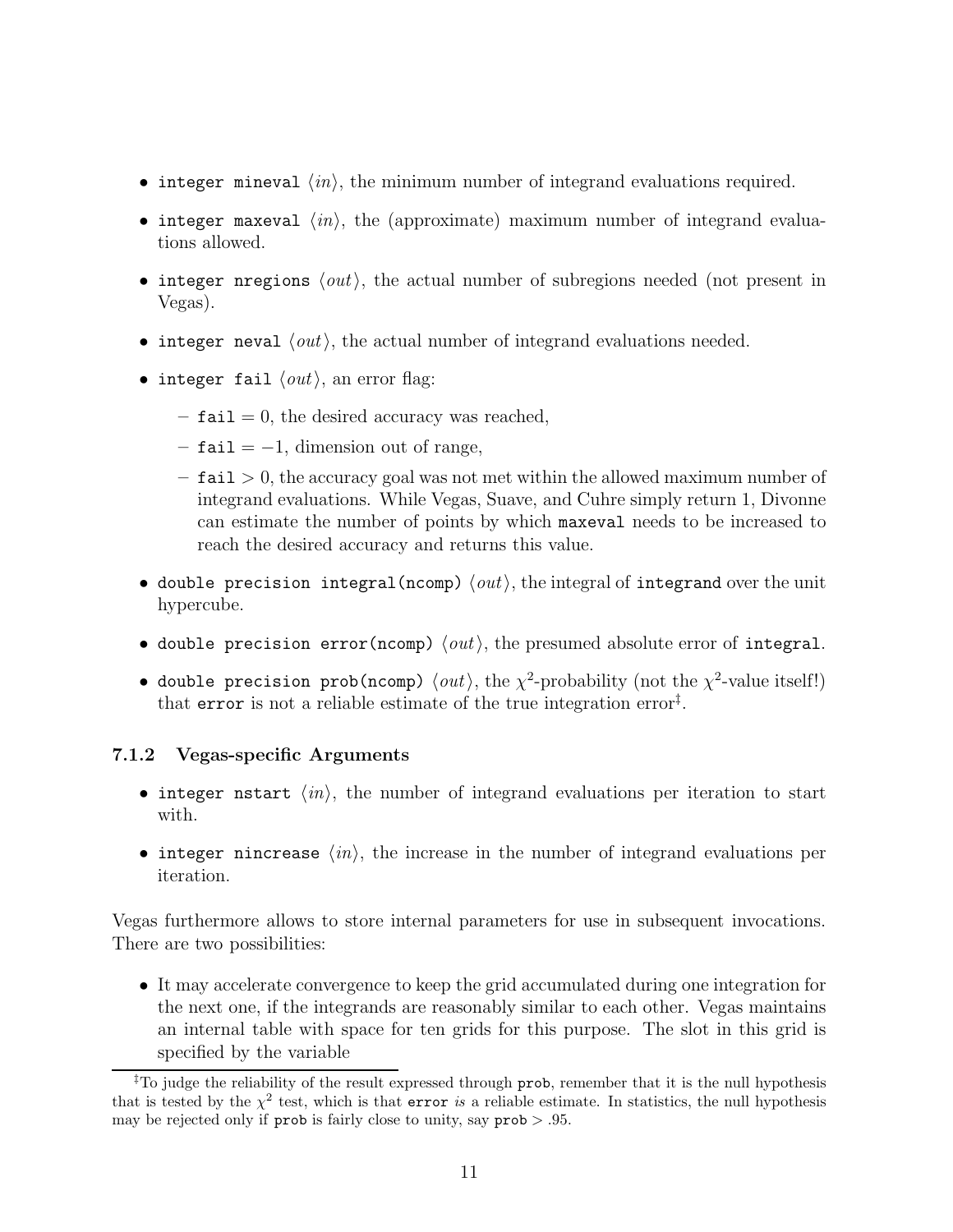```
integer gridno
common /vegasgridno/ gridno
```
If a grid number between 1 and 10 is selected, the grid is not discarded at the end of the integration, but stored in the respective slot of the table for a future invocation. The grid is only re-used if the dimension of the subsequent integration is the same as the one it originates from.

• Vegas can also store its entire internal state (i.e. all the information to resume an interrupted integration) in an external file. To this end, a file name has to be specified in the variable

> character\*128 statefile common /vegasstate/ statefile

The state file is updated after every iteration. If, on a subsequent invocation, Vegas finds a file of the specified name, it loads the internal state and continues from the point it left off. Needless to say, using an existing state file with a different integrand generally leads to wrong results. Once the integration finishes successfully, i.e. the prescribed accuracy is attained, the state file is removed.

This feature is useful mainly to define 'check-points' in long-running integrations from which the calculation can be restarted.

### 7.1.3 Suave-specific Arguments

- integer nnew  $\langle in \rangle$ , the number of new integrand evaluations in each subdivision.
- double precision flatness  $\langle in \rangle$ , the parameter p in Eq. [\(1\)](#page-3-0), i.e. the type of norm used to compute the fluctuation of a sample. This determines how prominently 'outliers,' i.e. individual samples with a large fluctuation, figure in the total fluctuation, which in turn determines how a region is split up. As suggested by its name, flatness should be chosen large for 'flat' integrands and small for 'volatile' integrands with high peaks. Note that since flatness appears in the exponent, one should not use too large values (say, no more than a few hundred) lest terms be truncated internally to prevent overflow.

### <span id="page-11-0"></span>7.1.4 Divonne-specific Arguments

• integer key1  $\langle in \rangle$ , determines sampling in the partitioning phase:

 $key1 = 7, 9, 11, 13$  selects the cubature rule of degree key1. Note that the degree-11 rule is available only in 3 dimensions, the degree-13 rule only in 2 dimensions.

For other values of key1, a quasi-random sample of  $n_1 = |\text{key1}|$  points is used, where the sign of key1 determines the type of sample,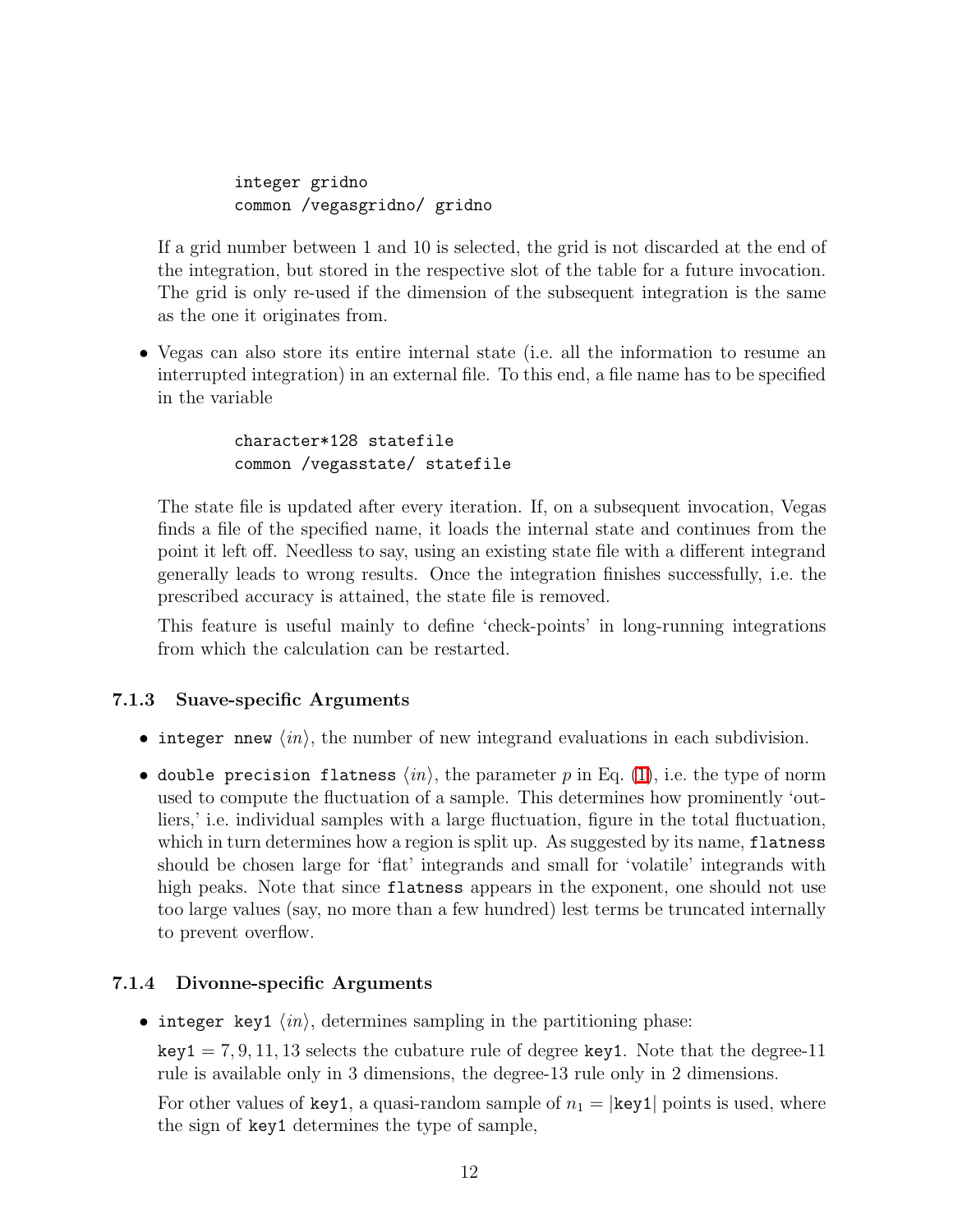- $-$  key $1 > 0$ , use a Korobov quasi-random sample,
- key1 < 0, use a "standard" sample (a Mersenne Twister pseudo-random sample if bit 3 of the flags is set, otherwise a Sobol quasi-random sample).
- integer key2  $\langle in \rangle$ , determines sampling in the final integration phase:

 $key2 = 7, 9, 11, 13$  selects the cubature rule of degree key2. Note that the degree-11 rule is available only in 3 dimensions, the degree-13 rule only in 2 dimensions.

For other values of key2, a quasi-random sample is used, where the sign of key2 determines the type of sample,

- $-$  key2  $> 0$ , use a Korobov quasi-random sample,
- $-$  key2  $<$  0, use a "standard" sample (see description of key1 above),

and  $n_2 = |\text{key2}|$  determines the number of points,

- $n_2 \geqslant 40$ , sample  $n_2$  points,
- $n_2 < 40$ , sample  $n_2 n_{\text{need}}$  points, where  $n_{\text{need}}$  is the number of points needed to reach the prescribed accuracy, as estimated by Divonne from the results of the partitioning phase.
- integer key3  $\langle in \rangle$ , sets the strategy for the refinement phase:

 $key3 = 0$ , do not treat the subregion any further.

 $key3 = 1$ , split the subregion up once more.

Otherwise, the subregion is sampled a third time with key3 specifying the sampling parameters exactly as key2 above.

• integer maxpass  $\langle in \rangle$ , controls the thoroughness of the partitioning phase: The partitioning phase terminates when the estimated total number of integrand evaluations (partitioning plus final integration) does not decrease for maxpass successive iterations.

A decrease in points generally indicates that Divonne discovered new structures of the integrand and was able to find a more effective partitioning. maxpass can be understood as the number of 'safety' iterations that are performed before the partition is accepted as final and counting consequently restarts at zero whenever new structures are found.

• double precision border  $\langle in \rangle$ , the width of the border of the integration region. Points falling into this border region will not be sampled directly, but will be extrapolated from two samples from the interior. Use a nonzero border if the integrand subroutine cannot produce values directly on the integration boundary.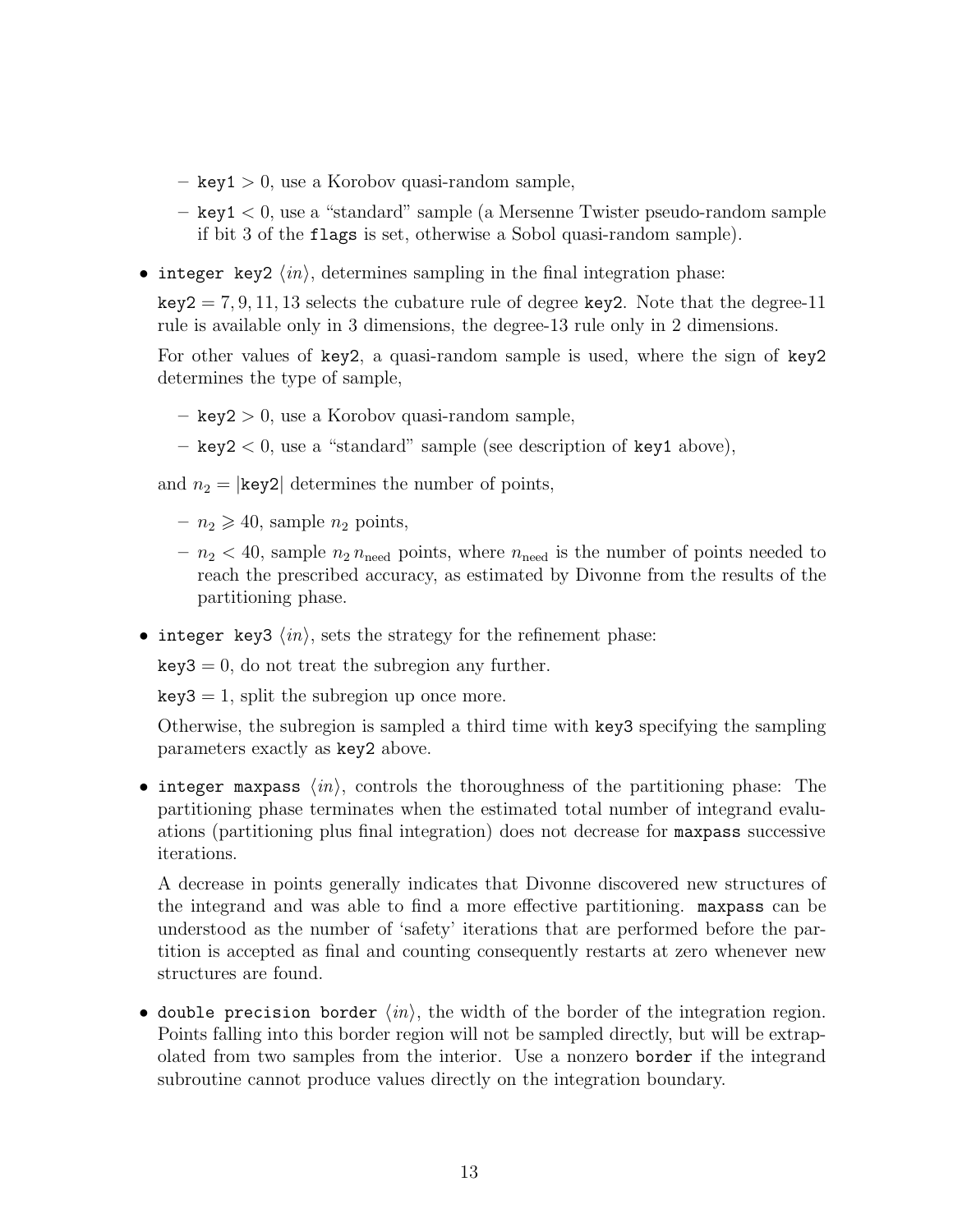- double precision maxchisq  $\langle in \rangle$ , the maximum  $\chi^2$  value a single subregion is allowed to have in the final integration phase. Regions which fail this  $\chi^2$  test and whose sample averages differ by more than mindeviation move on to the refinement phase.
- double precision mindeviation  $\langle in \rangle$ , a bound, given as the fraction of the requested error of the entire integral, which determines whether it is worthwhile further examining a region that failed the  $\chi^2$  test. Only if the two sampling averages obtained for the region differ by more than this bound is the region further treated.
- integer ngiven  $\langle in \rangle$ , the number of points in the xgiven array.
- integer 1 dxgiven  $\langle in \rangle$ , the leading dimension of xgiven, i.e. the offset between one point and the next in memory.
- double precision xgiven(ldxgiven,ngiven)  $\langle in \rangle$ , a list of points where the integrand might have peaks. Divonne will consider these points when partitioning the integration region. The idea here is to help the integrator find the extrema of the integrand in the presence of very narrow peaks. Even if only the approximate location of such peaks is known, this can considerably speed up convergence.
- integer nextra  $\langle in \rangle$ , the maximum number of extra points the peak-finder subroutine will return. If nextra is zero, peakfinder is not called and an arbitrary object may be passed in its place, e.g. just 0.
- external peakfinder  $\langle in \rangle$ , the peak-finder subroutine. This subroutine is called whenever a region is up for subdivision and is supposed to point out possible peaks lying in the region, thus acting as the dynamic counterpart of the static list of points supplied in xgiven. It is expected to be declared as

```
subroutine peakfinder(ndim, b, n, x)
integer ndim, n
double precision b(2,ndim)
double precision x(ldxgiven,n)
```
The bounds of the subregion are passed in the array b, where  $b(1,d)$  is the lower and  $b(2,d)$  the upper bound in dimension d. On entry, **n** specifies the maximum number of points that may be written to x. On exit, n must contain the actual number of points in x.

In contrast to the other algorithms, Divonne passes the integrand one more argument, i.e. the integrand subroutine is really declared as

```
subroutine integrand(ndim, x, ncomp, f, phase)
integer ndim, ncomp, phase
double precision x(ndim), f(ncomp)
```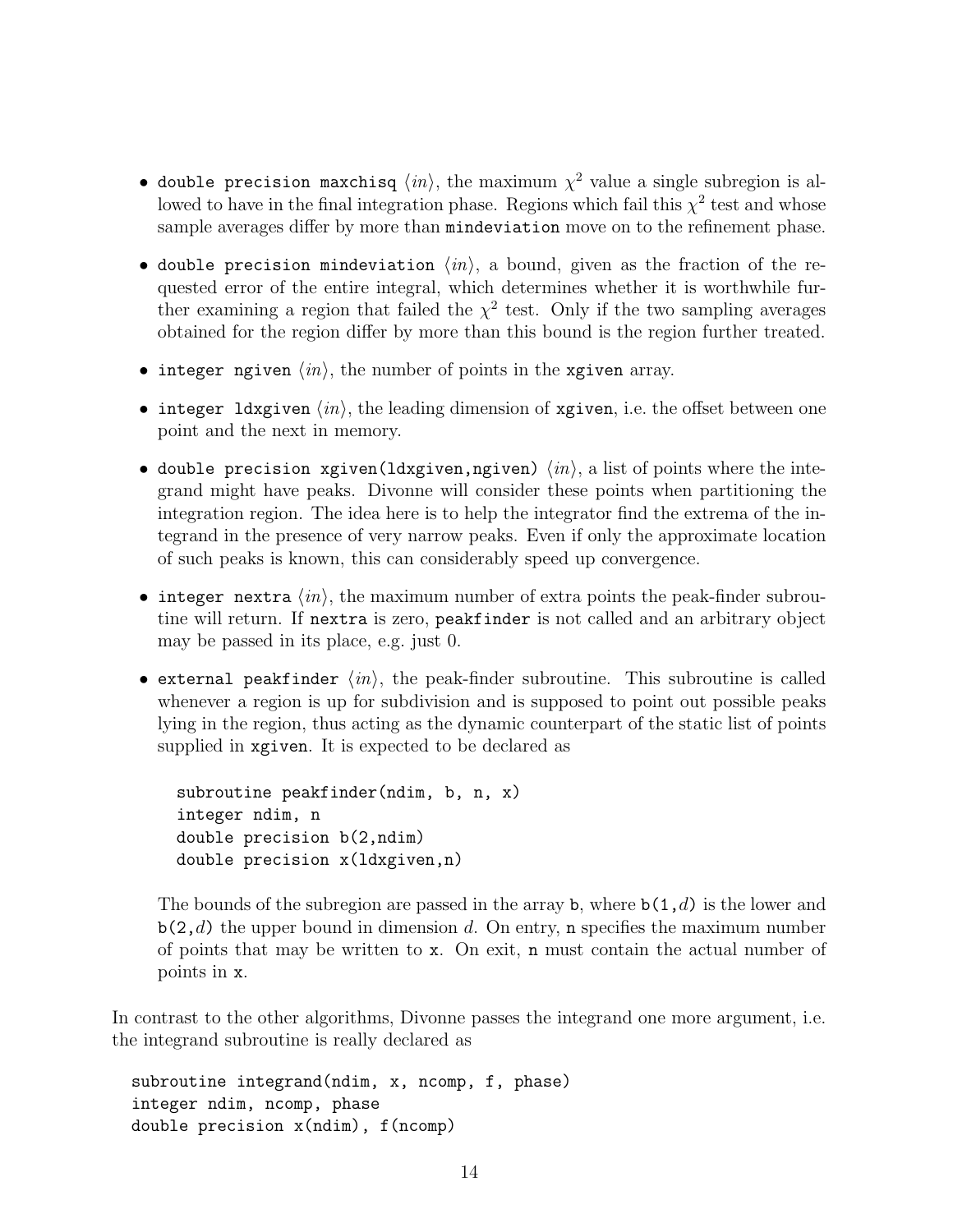The fifth argument, phase, indicates the integration phase:

- 0, sampling of the points in xgiven,
- 1, partitioning phase,
- 2, final integration phase,
- 3, refinement phase.

This information might be useful if the integrand takes long to compute and a sufficiently accurate approximation of the integrand is available. The actual value of the integral is only of minor importance in the partitioning phase, which is instead much more dependent on the peak structure of the integrand to find an appropriate tessellation. An approximation which reproduces the peak structure while leaving out the fine details might hence be a perfectly viable and much faster substitute when phase .lt. 2.

In all other instances, phase can be ignored and it is entirely admissible to declare the integrand with only four arguments.

#### 7.1.5 Cuhre-specific Arguments

• integer key  $\langle in \rangle$ , chooses the basic integration rule:

 $key = 7, 9, 11, 13$  selects the cubature rule of degree key. Note that the degree-11 rule is available only in 3 dimensions, the degree-13 rule only in 2 dimensions.

For other values, the default rule is taken, which is the degree-13 rule in 2 dimensions, the degree-11 rule in 3 dimensions, and the degree-9 rule otherwise.

### 7.2 Usage in  $C/C++$

Being written in C, the algorithms can of course be used in  $C/C++$  directly. The declarations are as follows:

```
typedef void (*integrand_t)(const int *, const double [],
  const int *, double []);
```

```
void Vegas(const int ndim, const int ncomp, integrand_t integrand,
 const double epsrel, const double epsabs,
  const int flags, const int mineval, const int maxeval,
 const int nstart, const int nincrease,
  int *neval, int *fail,
 double integral[], double error[], double prob[])
```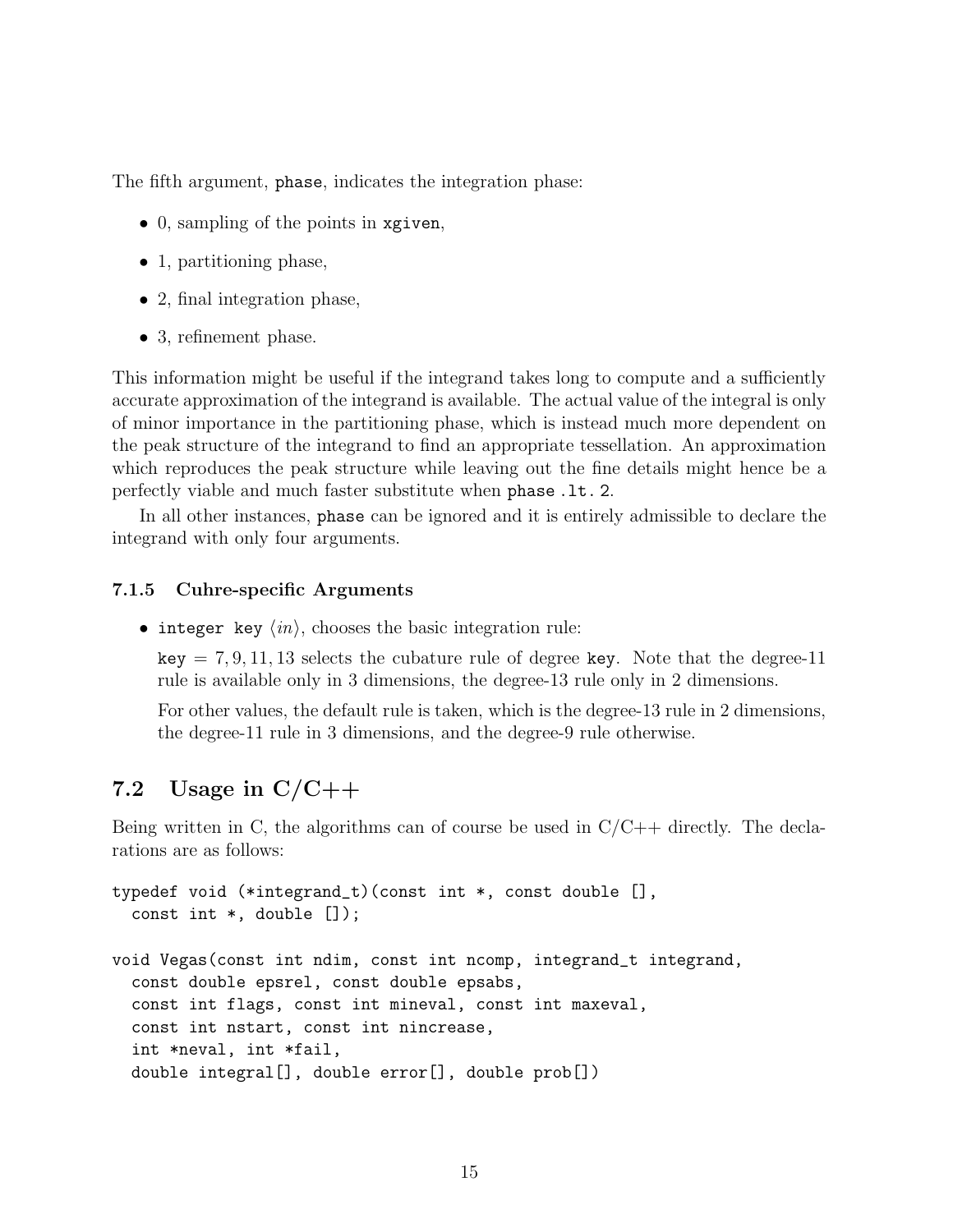```
void Suave(const int ndim, const int ncomp, integrand_t integrand,
 const double epsrel, const double epsabs,
 const int flags, const int mineval, const int maxeval,
 const int nnew, const double flatness,
 int *nregions, int *neval, int *fail,
 double integral[], double error[], double prob[])
void Divonne(const int ndim, const int ncomp, integrand_t integrand,
 const double epsrel, const double epsabs,
 const int flags, const int mineval, const int maxeval,
 const int key1, const int key2, const int key3,
 const int maxpass, const double border,
 const double maxchisq, const double mindeviation,
 const int ngiven, const int ldxgiven, double xgiven[],
 const int nextra,
 void (*peakfinder)(const int *, const double [], int *, double []),
 int *nregions, int *neval, int *fail,
 double integral[], double error[], double prob[])
void Cuhre(const int ndim, const int ncomp, integrand_t integrand,
 const double epsrel, const double epsabs,
 const int flags, const int mineval, const int maxeval,
 const int key,
 int *nregions, int *neval, int *fail,
```
double integral[], double error[], double prob[])

These prototypes are contained in cuba.h which should (in C) or must (in  $C++$ ) be included when using the Cuba routines. The arguments are as in the Fortran case, with the obvious translations, e.g. double precision  $=$  double. Note, however, the declarations of the integrand and peak-finder functions, which expect pointers to integers rather than integers. This is required for compatibility with Fortran.

For convenience, the Divonne prototype glosses over the fact that Divonne passes an optional fifth argument to the integrand (see end of Sect. [7.1.4\)](#page-11-0). Usually the integrand is declared with only four arguments since this extra information is not needed. With the 'correct' prototype, the compiler would only generate unnecessary warnings (in C) or errors (in  $C_{++}$ ). In the rare cases where the integrand really has five arguments, an explicit typecast to integrand\_t must be used in the invocation of Divonne.

The global variables for the grid number and state file used in Vegas (see Sect. [7.1.2\)](#page-10-0) are also defined in cuba.h as

extern int vegasgridno\_; extern char vegasstate\_[128];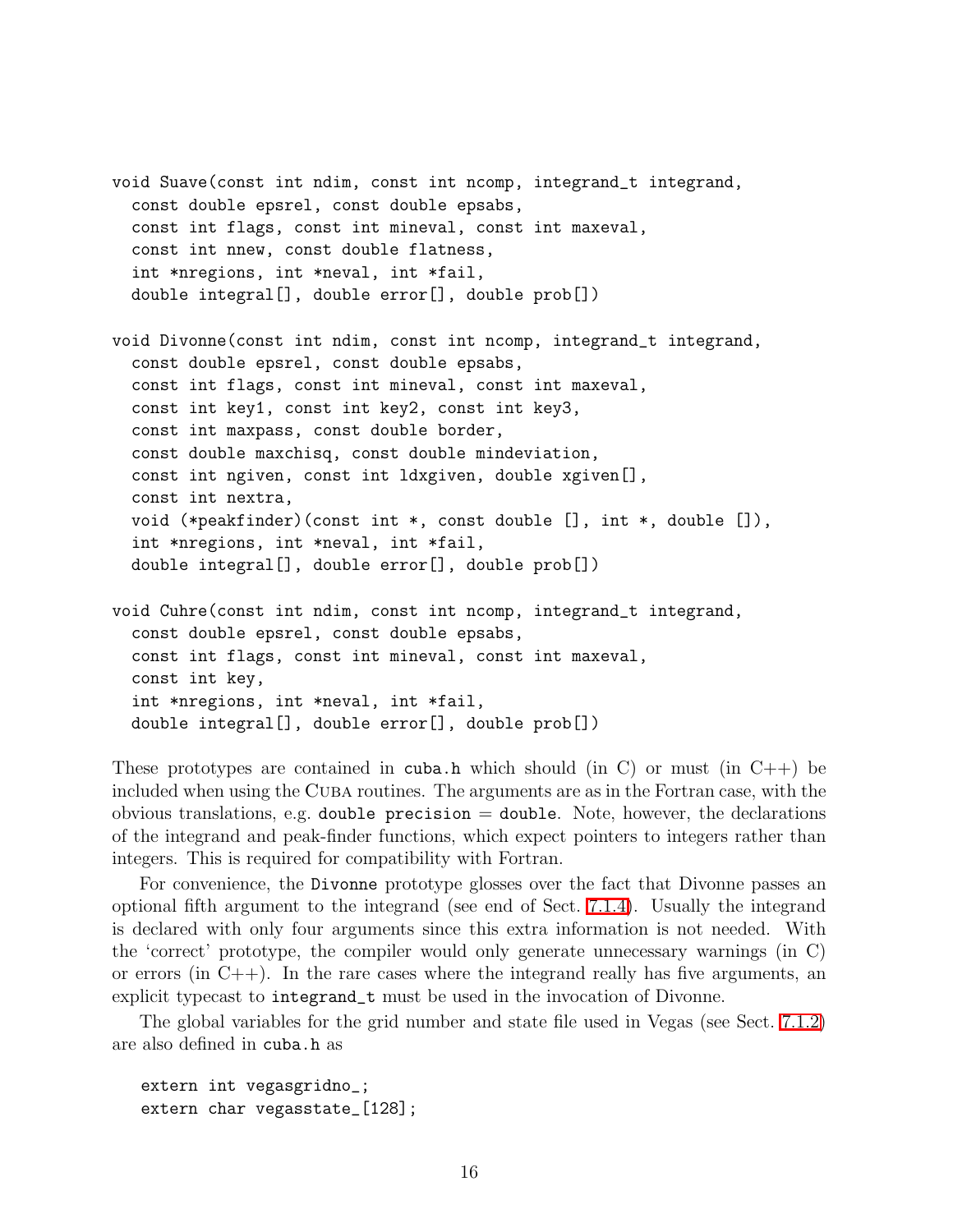### 7.3 Usage in Mathematica

The Mathematica versions are based on essentially the same C code and communicate with Mathematica via the MathLink API. When building the package, the executables Vegas, Suave, Divonne, and Cuhre are compiled for use in Mathematica. In Mathematica one first needs to load them with the Install function, as in

Install["Divonne"]

which makes a Mathematica function of the same name available. These functions are used almost like NIntegrate, only some options are different. For example,

```
Vegas[x^2/(Cos[x + y + 1] + 5), {x,0,5}, {y,0,5}]
```
integrates a scalar function, or

```
Suave[\text{Sin}[z] Exp[-x^2 - y^2],
        Cos[z] Exp[-x^2 - y^2]}, \{x,-1,1\}, \{y,-1,3\}, \{z,0,1\}]
```
integrates a vector. As is evident, the integration region can be chosen different from the unit hypercube. Innermore boundaries may depend on outermore integration variables, e.g. Cuhre $[1, \{x, 0, 1\}, \{y, 0, x\}]$  gives the area of the unit triangle.

The functions return a list which contains the results for each component of the integrand in a sublist {integral estimate, estimated absolute error,  $\chi^2$  probability}. For the Suave example above this would be

{{1.1216, 0.000991577, 0.0000104605}, {2.05246, 0.00146661, 0.00920716}}

The other parameters are specified via the following options. Default values are given on the right-hand sides of the rules.

#### 7.3.1 Common Options

- PrecisionGoal  $\rightarrow$  3, the number of digits of relative accuracy to seek, that is,  $\varepsilon_{\rm rel} = 10^{-\texttt{PrecisionGoal}}$  .
- AccuracyGoal  $\rightarrow$  12, the number of digits of absolute accuracy to seek, that is,  $\varepsilon_{\text{abs}} = 10^{-\text{AccuracyGoal}}$ . The integrator tries to find an estimate  $\hat{I}$  for the integral I which for every component c fulfills  $|\hat{I}_c - I_c| \leq \max(\varepsilon_{\text{abs}}, \varepsilon_{\text{rel}} I_c)$ .
- MinPoints  $\rightarrow$  0, the minimum number of integrand evaluations required.
- MaxPoints  $\rightarrow$  50000, the (approximate) maximum number of integrand evaluations allowed.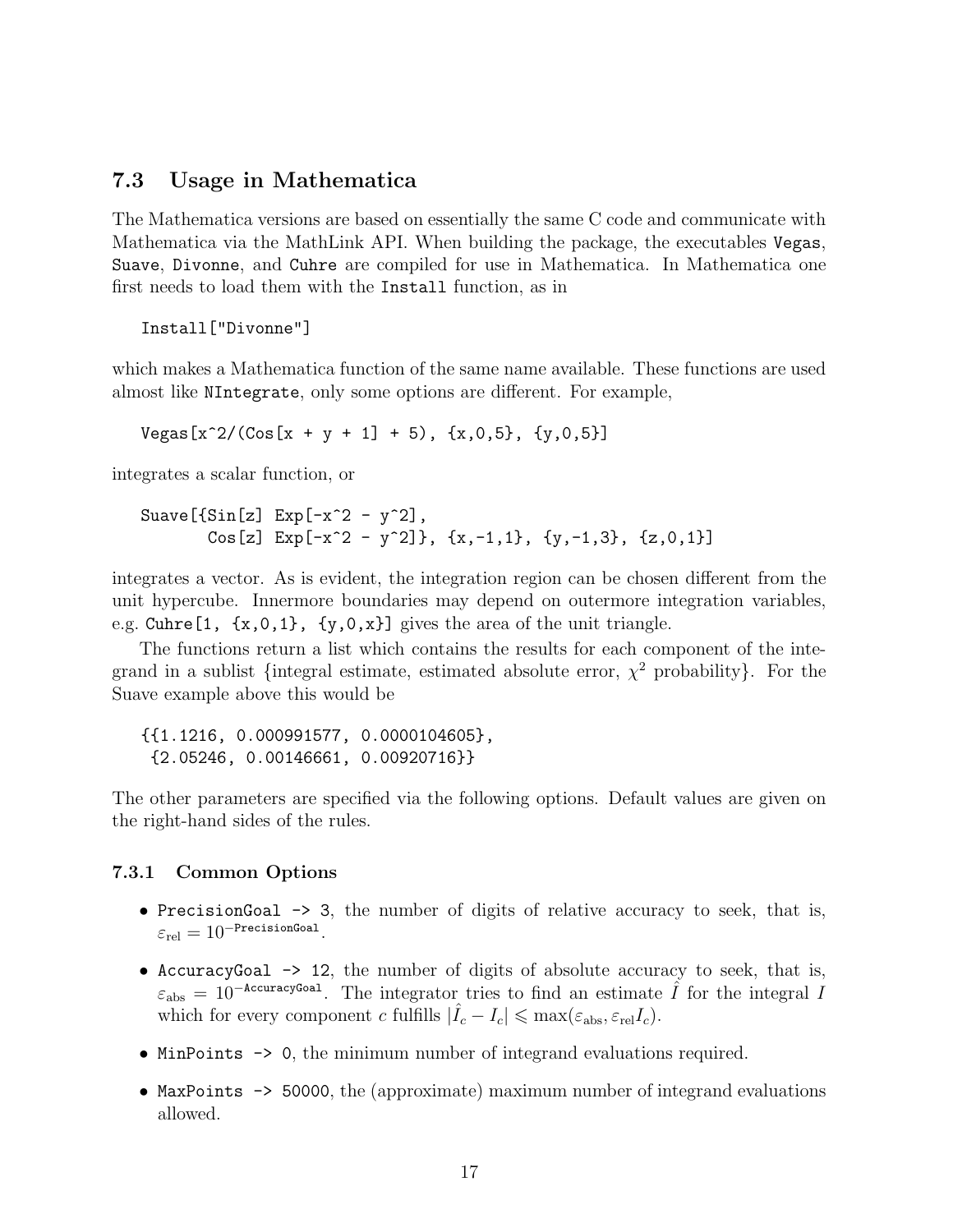• Verbose  $\rightarrow$  1, how much information to print on intermediate results, can take values from 0 to 3.

Level 0 does not print any output, level 1 prints 'reasonable' information on the progress of the integration, level 2 also echoes the input parameters, and level 3 further prints the subregion results (if applicable). Note that the subregion boundaries in the level-3 printout refer to the unit hypercube, i.e. are possibly scaled with respect to the integration limits passed to Mathematica. This is because the underlying C code, which emits the output, is unaware of any scaling of the integration region, which is done entirely in Mathematica.

- Final  $\rightarrow$  All, whether only the last (largest) or all sets of samples collected on a subregion during the various iterations or phases contribute to the final result.
- PseudoRandom  $\rightarrow$  False, whether Mersenne Twister pseudo-random numbers are used for sampling instead of Sobol quasi-random numbers.
- Regions  $\rightarrow$  False, whether to return the tessellation of the integration region (thus not present in Vegas, which does not partition the integration region).

If Regions -> True is chosen, a two-component list is returned, where the first element is the list of regions, and the second element is the integration result as described above. Each region is specified in the form Region  $[x_{ll}, x_{ur}, res, df]$ , where  $x_{\text{ll}}$  and  $x_{\text{ur}}$  are the multidimensional equivalents of the lower left and upper right corner, res is the integration result for the subregion, given in the same form as the total result but with the  $\chi^2$  value instead of the  $\chi^2$  probability, and df are the degrees of freedom corresponding to the  $\chi^2$  values.

Cuhre cannot state a  $\chi^2$  value separately for each region, hence the  $\chi^2$  values and degrees of freedom are omitted from the Region information.

- Compiled  $\rightarrow$  True, whether to compile the integrand function before use. Note two caveats:
	- The function values still have to pass through the MathLink interface, and in the course of this are truncated to machine precision. Not compiling the integrand will thus in general not deliver more accurate results.
	- Compilation should be switched off if the compiled integrand shows unexpected behaviour. As the Mathematica online help points out, "the number of times and the order in which objects are evaluated by Compile may be different from ordinary Mathematica code."

### 7.3.2 Vegas-specific Options

- NStart  $\rightarrow$  1000, the number of integrand evaluations per iteration to start with.
- NIncrease  $\rightarrow$  500, the increase in the number of integrand evaluations per iteration.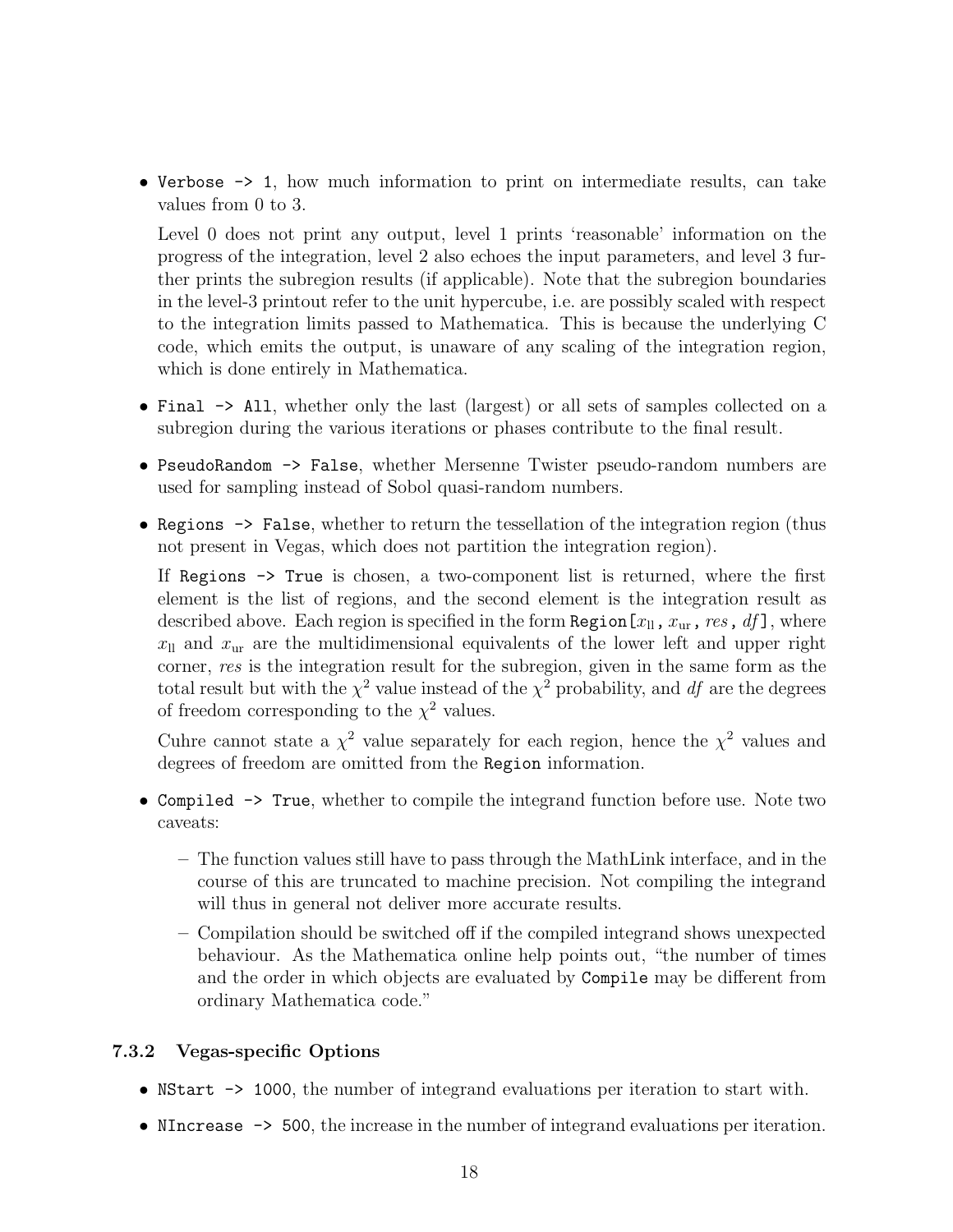• GridNo  $\rightarrow$  0, the slot in the internal grid table.

It may accelerate convergence to keep the grid accumulated during one integration for the next one, if the integrands are reasonably similar to each other. Vegas maintains an internal table with space for ten grids for this purpose. If a GridNo between 1 and 10 is chosen, the grid is not discarded at the end of the integration, but stored for a future invocation. The grid is only re-used if the dimension of the subsequent integration is the same as the one it originates from.

• StateFile  $\rightarrow$  "", the file name for storing the internal state. If a non-empty string is given here, Vegas will store its entire internal state (i.e. all the information to resume an interrupted integration) in this file after every iteration. If, on a subsequent invocation, Vegas finds a file of the specified name, it loads the internal state and continues from the point it left off. Needless to say, using an existing state file with a different integrand generally leads to wrong results. Once the integration finishes successfully, i.e. the prescribed accuracy is attained, the state file is removed.

This feature is useful mainly to define 'check-points' in long-running integrations from which the calculation can be restarted.

### 7.3.3 Suave-specific Options

- NNew  $\rightarrow$  1000, the number of new integrand evaluations in each subdivision.
- Flatness  $\rightarrow$  50, the parameter p in Eq. [\(1\)](#page-3-0), i.e. the type of norm used to compute the fluctuation of a sample. This determines how prominently 'outliers,' i.e. individual samples with a large fluctuation, figure in the total fluctuation, which in turn determines how a region is split up. As suggested by its name, Flatness should be chosen large for 'flat' integrands and small for 'volatile' integrands with high peaks. Note that since Flatness appears in the exponent, one should not use too large values (say, no more than a few hundred) lest terms be truncated internally to prevent overflow.

### 7.3.4 Divonne-specific Options

• Key1  $\rightarrow$  47, an integer which governs sampling in the partitioning phase:

 $Key1 = 7, 9, 11, 13$  selects the cubature rule of degree Key1. Note that the degree-11 rule is available only in 3 dimensions, the degree-13 rule only in 2 dimensions.

For other values of Key1, a quasi-random sample of  $n_1 = |$ Key1| points is used, where the sign of Key1 determines the type of sample,

- $-$  Key $1 > 0$ , use a Korobov quasi-random sample,
- Key1 < 0, use a "standard" sample (a Mersenne Twister pseudo-random sample for PseudoRandom -> True, otherwise a Sobol quasi-random sample).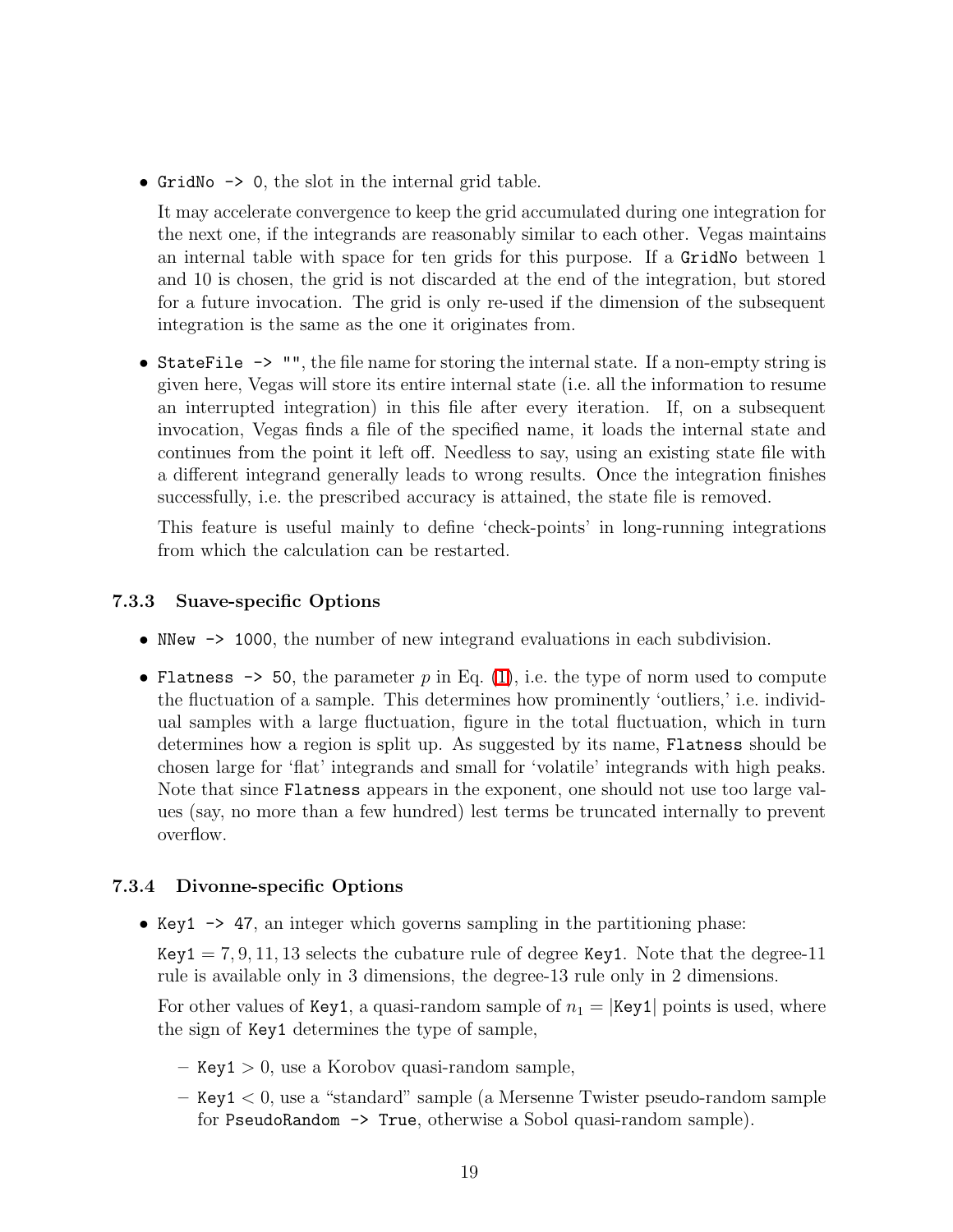• Key2  $\rightarrow$  1, an integer which governs sampling in the final integration phase:

 $Key2 = 7, 9, 11, 13$  selects the cubature rule of degree Key2. Note that the degree-11 rule is available only in 3 dimensions, the degree-13 rule only in 2 dimensions.

For other values of Key2, a quasi-random sample is used, where the sign of Key2 determines the type of sample,

- $-$  Key2  $> 0$ , use a Korobov quasi-random sample,
- $-$  Key2  $<$  0, use a "standard" sample (see description of Key1 above),

and  $n_2 = |Key2|$  determines the number of points,

- $n_2 \geqslant 40$ , sample  $n_2$  points,
- $n_2 < 40$ , sample  $n_2 n_{\text{need}}$  points, where  $n_{\text{need}}$  is the number of points needed to reach the prescribed accuracy, as estimated by Divonne from the results of the partitioning phase.
- Key3  $\rightarrow$  1, an integer which sets the strategy for the refinement phase:

 $Key3 = 0$ , do not treat the subregion any further.

 $Key3 = 1$ , split the subregion up once more.

Otherwise, the subregion is sampled a third time with Key3 specifying the sampling parameters exactly as Key2 above.

• MaxPass  $\rightarrow$  5, the number of passes after which the partitioning phase terminates. The partitioning phase terminates when the estimated total number of integrand evaluations (partitioning plus final integration) does not decrease for MaxPass successive iterations.

A decrease in points generally indicates that Divonne discovered new structures of the integrand and was able to find a more effective partitioning. MaxPass can be understood as the number of 'safety' iterations that are performed before the partition is accepted as final and counting consequently restarts at zero whenever new structures are found.

• Border  $\rightarrow$  0, the width of the border of the integration region. Points falling into this border region are not sampled directly, but are extrapolated from two samples from the interior. Use a nonzero Border if the integrand function cannot produce values directly on the integration boundary.

The border width always refers to the unit hypercube, i.e. it is not rescaled if the integration region is not the unit hypercube.

• MaxChisq  $\rightarrow$  10, the maximum  $\chi^2$  value a single subregion is allowed to have in the final integration phase. Regions which fail this  $\chi^2$  test and whose sample averages differ by more than MinDeviation move on to the refinement phase.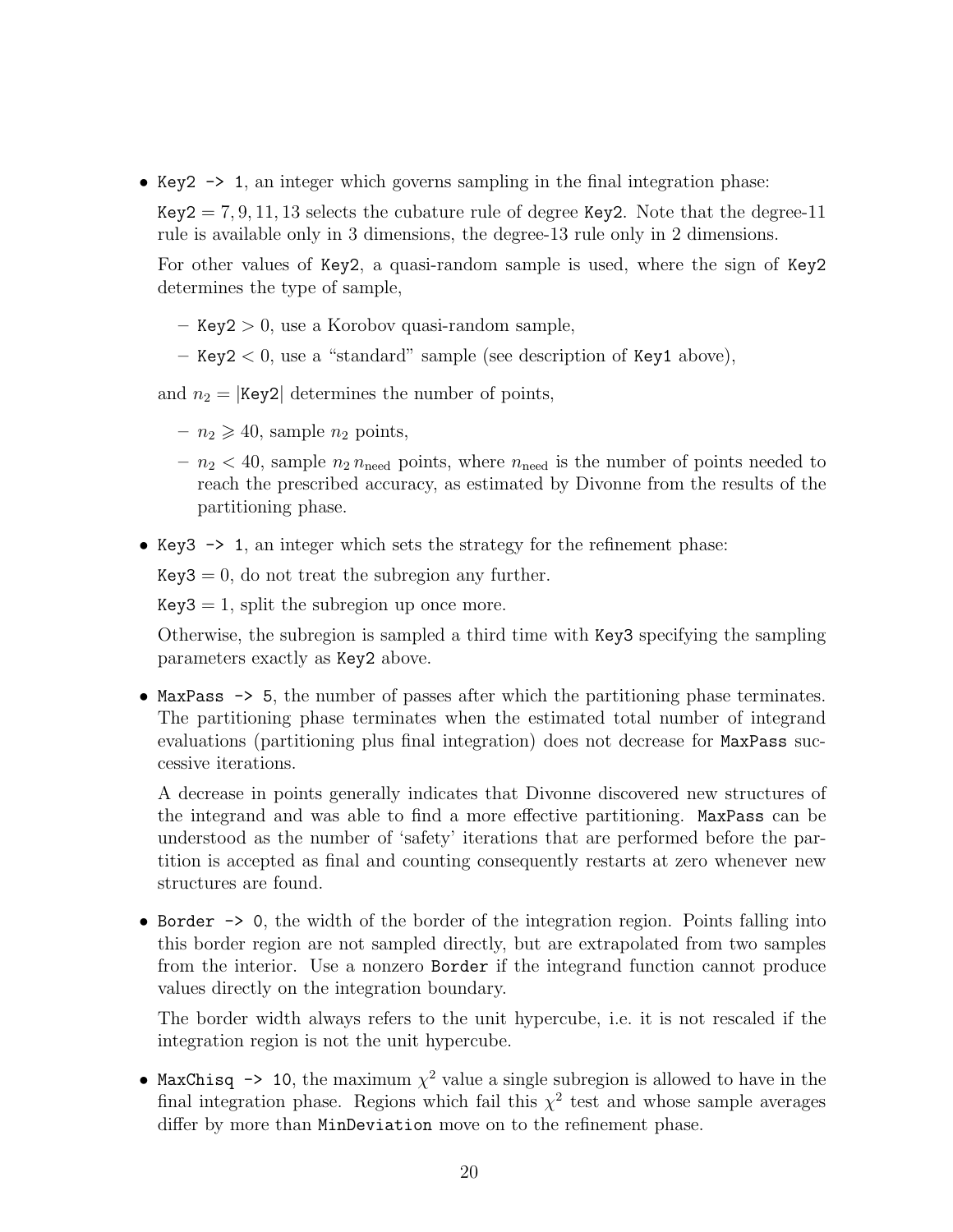- MinDeviation  $\rightarrow$  .25, a bound, given as the fraction of the requested error of the entire integral, which determines whether it is worthwhile further examining a region that failed the  $\chi^2$  test. Only if the two sampling averages obtained for the region differ by more than this bound is the region further treated.
- Given  $\rightarrow \{ \}$ , a list of points where the integrand might have peaks. A point is a list of  $n_d$  real numbers, where  $n_d$  is the dimension of the integral.

Divonne will consider these points when partitioning the integration region. The idea here is to help the integrator find the extrema of the integrand in the presence of very narrow peaks. Even if only the approximate location of such peaks is known, this can considerably speed up convergence.

- NExtra  $\rightarrow$  0, the maximum number of points that will be considered in the output of the PeakFinder function.
- PeakFinder  $\rightarrow$  ({ $\}$ &), the peak-finder function. This function is called whenever a region is up for subdivision and is supposed to point out possible peaks lying in the region, thus acting as the dynamic counterpart of the static list of points supplied with Given. It is invoked with two arguments, the multidimensional equivalents of the lower left and upper right corners of the region being investigated, and must return a (possibly empty) list of points. A point is a list of  $n_d$  real numbers, where  $n_d$  is the dimension of the integral.

#### 7.3.5 Cuhre-specific Options

• Key  $\rightarrow$  0, chooses the basic integration rule:

Key  $= 7, 9, 11, 13$  selects the cubature rule of degree Key. Note that the degree-11 rule is available only in 3 dimensions, the degree-13 rule only in 2 dimensions.

For other values, the default rule is taken, which is the degree-13 rule in 2 dimensions, the degree-11 rule in 3 dimensions, and the degree-9 rule otherwise.

# <span id="page-20-0"></span>8 Tests and Comparisons

Four integration routines may seem three too many, but as the following tests show, all have their strengths and weaknesses. Fine-tuning the algorithm parameters can also significantly affect performance.

In the following, the test suite of Genz [\[13\]](#page-24-10) is used. Rather than testing individual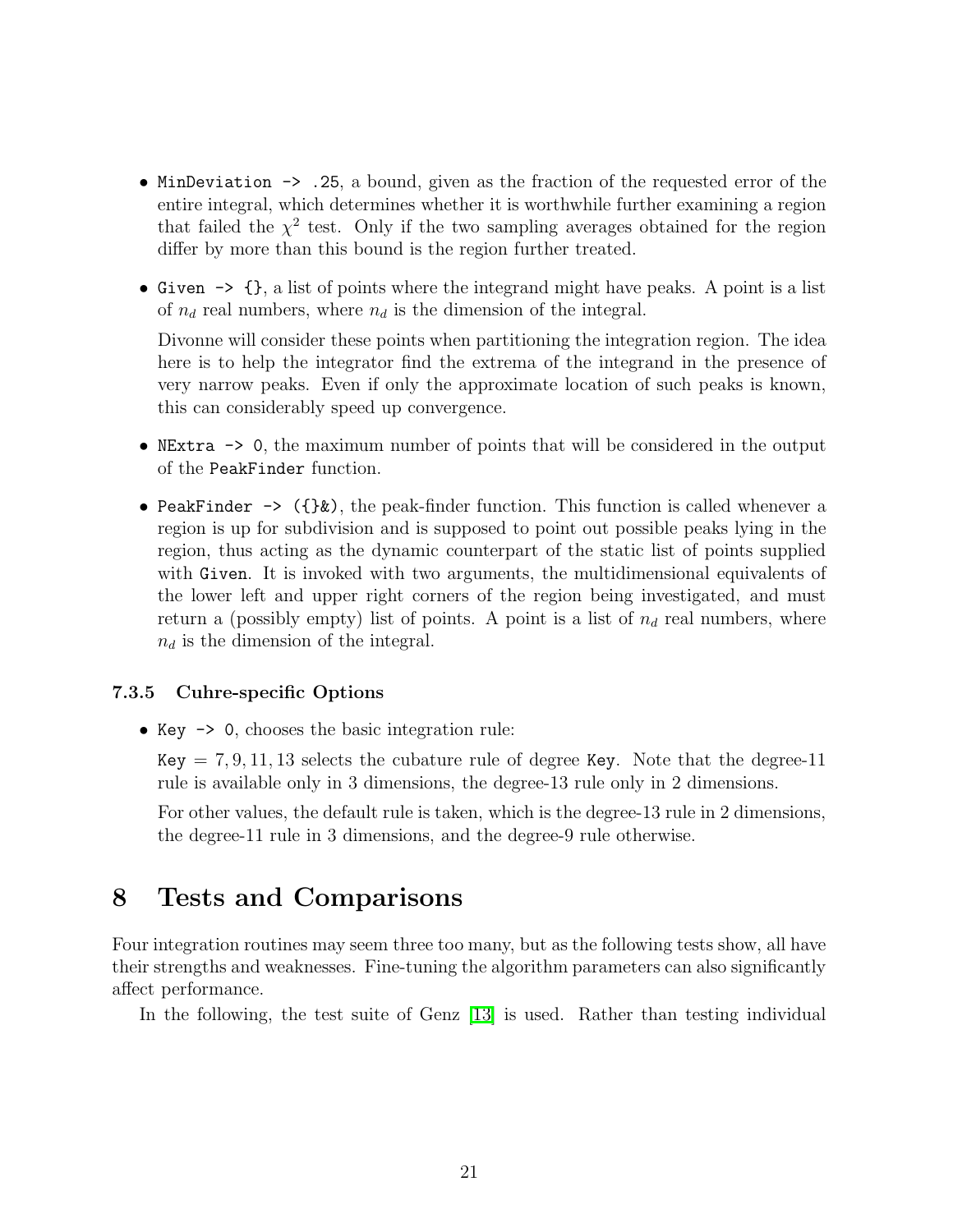integrands, Genz proposes the following six families of integrands:

<span id="page-21-0"></span>

| $f_2(\mathbf{x}) = \prod_{i=1}^{n_d} \frac{1}{(x_i - w_i)^2 + c_i^{-2}}$<br>2. Product peak:<br>$f_3(\mathbf{x}) = \frac{1}{(1 + \mathbf{c} \cdot \mathbf{x})^{n_d+1}},$<br>3. Corner peak:<br>(3)<br>$f_4(\mathbf{x}) = \exp(-c^2(\mathbf{x}-\mathbf{w})^2)$ ,<br>4. Gaussian:<br>5. $C^0$ -continuous:<br>$f_5(\mathbf{x}) = \exp(-\mathbf{c} \cdot  \mathbf{x} - \mathbf{w} ),$<br>$f_6(\mathbf{x}) = \begin{cases} 0 & \text{for } x_1 > w_1 \vee x_2 > w_2, \\ \exp(\mathbf{c} \cdot \mathbf{x}) & \text{otherwise.} \end{cases}$<br>6. Discontinuous: | 1. Oscillatory: | $f_1(\mathbf{x}) = \cos(\mathbf{c} \cdot \mathbf{x} + 2\pi w_1),$ |  |
|-------------------------------------------------------------------------------------------------------------------------------------------------------------------------------------------------------------------------------------------------------------------------------------------------------------------------------------------------------------------------------------------------------------------------------------------------------------------------------------------------------------------------------------------------------------|-----------------|-------------------------------------------------------------------|--|
|                                                                                                                                                                                                                                                                                                                                                                                                                                                                                                                                                             |                 |                                                                   |  |
|                                                                                                                                                                                                                                                                                                                                                                                                                                                                                                                                                             |                 |                                                                   |  |
|                                                                                                                                                                                                                                                                                                                                                                                                                                                                                                                                                             |                 |                                                                   |  |
|                                                                                                                                                                                                                                                                                                                                                                                                                                                                                                                                                             |                 |                                                                   |  |
|                                                                                                                                                                                                                                                                                                                                                                                                                                                                                                                                                             |                 |                                                                   |  |

Parameters designated by w are non-affective, they vary e.g. the location of peaks, but should in principle not affect the difficulty of the integral.

Parameters designated by c are affective and in a sense "define" the difficulty of the integral, e.g. the width of peaks are of this kind. The  $c_i$  are positive and the difficulty increases with  $\|\mathbf{c}\|_1 = \sum_{i=1}^{n_d} c_i$ .

The testing procedure is thus: Choose uniform random numbers from  $[0, 1)$  for the  $c_i$ and  $w_i$ . Renormalize **c** for a given difficulty. Run the algorithms with the integrands thus determined. Repeat this procedure 20 times and take the average.

For comparison, Mathematica's NIntegrate function was included in the test. Unfortunately, when a maximum number of samples is prescribed, NIntegrate invariably uses nonadaptive methods, by default the Halton–Hammersley–Wozniakowski quasi-Monte Carlo algorithm. The comparison may thus seem not quite balanced, but this is not entirely true: Lacking an upper bound on the number of integrand evaluations, NIntegrate's adaptive method in some cases 'locks up' (spends an inordinate amount of time and samples) and the user can at most abort a running calculation, but not extract a preliminary result. The adaptive method could reasonably be used only for some of the integrand families in the test, and it was felt that such a selection should not be done, as the comparisons should in the first place give an idea about the average performance of the integration methods, without any fine-tuning.

Table [1](#page-22-0) gives the results of the tests as described above. This comparison chart should be interpreted with care, however, and serves only as a rough measure of the performance of the integration methods. Many integrands appearing in actual calculations bear few or no similarities with the integrand families tested here, and neither have the integration parameters been tuned to 'get the most' out of each method.

The Mathematica code of the test suite is included in the downloadable Cuba package.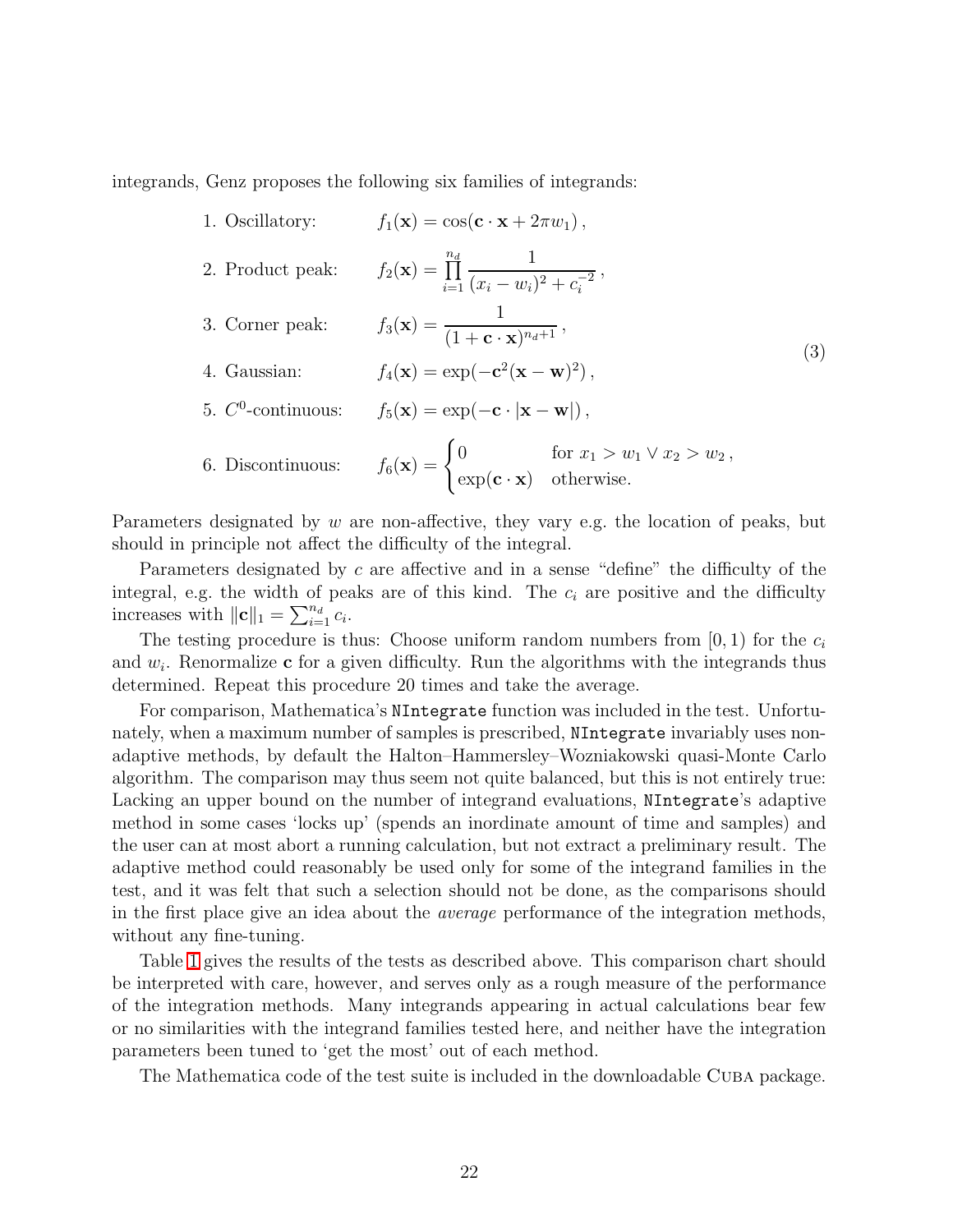| ×<br>. . |  | ۰.<br>v |
|----------|--|---------|
|----------|--|---------|

|                | Vegas             | Suave              | Divonne           | Cuhre                            | NIntegrate                              |
|----------------|-------------------|--------------------|-------------------|----------------------------------|-----------------------------------------|
|                | $162000 \pm$      | $127300 \pm 32371$ | $21313 \pm 11039$ | $819 \pm$                        | $0 \mid 218281 \pm$<br>$\left( \right)$ |
| 2              | $11750 \pm 1795$  | $13500 \pm 1539$   | $17353 \pm 3743$  | $56238 \pm 40917$   218281 $\pm$ | $\left( \right)$                        |
| 3              | $16125 \pm 2411$  | $11500 \pm 1000$   | $17208 \pm 2517$  | $1174 \pm 444$   $218281 \pm$    | 0                                       |
| $\overline{4}$ | $56975 \pm 11372$ | $20100 \pm 4745$   | $19636 \pm 6159$  | $22577 \pm 31424$   218281 $\pm$ | 0                                       |
| $\overline{5}$ | $14600 \pm 3085$  | $15250 \pm 2337$   | $21675 \pm 4697$  | $150423 \pm$<br>0                | $218281 \pm$<br>$\Omega$                |
| 6              | $19750 \pm 4999$  | $23850 \pm 2700$   | $39694 \pm 14001$ | $1884 \pm 215 \cdot 218281 \pm$  | 0                                       |

 $n_d = 8$ 

|                | Vegas                          | Suave              | Divonne                                             | Cuhre                            | NIntegrate                |
|----------------|--------------------------------|--------------------|-----------------------------------------------------|----------------------------------|---------------------------|
|                | $1 \mid 153325 \pm 20274 \mid$ | $124350 \pm 35467$ | $28463 \pm 31646$                                   | $3315 \pm$                       | $0 \mid 212939 \pm 13557$ |
| 2              | $12650 \pm 1987$               | $21050 \pm 4594$   | $22030 \pm 3041$                                    | $91826 \pm 58513$   $218281 \pm$ | $\left( \right)$          |
| $\mathcal{S}$  | $24325 \pm 3753$               | $29350 \pm 3588$   | $67104 \pm 16906$                                   | $18785 \pm 22354$   $218281 \pm$ | $\Omega$                  |
| $\overline{4}$ | $38575 \pm 16169$              | $29250 \pm 8873$   | $24849 \pm 5015$                                    | $62322 \pm 44328$   218281 $\pm$ | 0                         |
| $\overline{5}$ | $15150 \pm 2616$               | $25500 \pm 6444$   | $32885 \pm 5945$                                    | $151385 \pm$<br>$\Omega$         | $218281 \pm$<br>0         |
| 6              | $18875 \pm 2512$               | $40900 \pm 7196$   | $116744 \pm 32533$   9724 $\pm$ 9151   218281 $\pm$ |                                  | 0                         |

 $n_d = 10$ 

|                | Vegas              | Suave              | Divonne           | Cuhre                                                 | NIntegrate                       |
|----------------|--------------------|--------------------|-------------------|-------------------------------------------------------|----------------------------------|
|                | $156050 \pm 21549$ | $129800 \pm 30595$ | $32176 \pm 30424$ | $7815 \pm$<br>$\Omega$                                | $1214596 \pm 16481$              |
| $\overline{2}$ | $14175 \pm 2672$   | $24800 \pm 5464$   |                   | $25684 \pm 7582 \mid 144056 \pm 25983 \mid$           | $218281 \pm$<br>$\left( \right)$ |
| 3              | $30275 \pm 6296$   | $51150 \pm 15608$  |                   | $139737 \pm 18505$   $109150 \pm 58224$               | $218281 \pm$<br>$\Omega$         |
| $\overline{4}$ | $29475 \pm 10277$  | $34050 \pm 10200$  |                   | $27385 \pm 8498 \mid 105763 \pm 49789$                | $218281 \pm$<br>0                |
| 5              | $16150 \pm 2791$   | $31400 \pm 7715$   | $44393 \pm 18654$ | $153695\pm$<br>$\mathbf{0}$                           | $218281 \pm$<br>$\Omega$         |
|                | $22100 \pm 3085$   | $74900 \pm 32203$  |                   | $136508 \pm 17067$   $73200 \pm 64621$   $218281 \pm$ | 0                                |

Test parameters:

- number of dimensions:  $n_d = 5, 8, 10,$
- requested relative accuracy:  $\varepsilon_{rel} = 10^{-3}$ ,
- maximum number of samples:  $n_s^{\text{max}} = 150000$ ,
- integrand difficulties:  $\frac{\text{Integrand family } j \quad 1 \quad 2 \quad 3 \quad 4 \quad 5 \quad 6}{\|\mathbf{c}_j\|_1 \quad 6.0 \quad 18.0 \quad 2.2 \quad 15.2 \quad 16.1 \quad 16.4}$

<span id="page-22-0"></span>Table 1: The number of samples used, averaged from 20 randomly chosen integrands from each integrand family  $j$  defined in Eq. [\(3\)](#page-21-0). Values in the vicinity of  $n_s^{\max}$  generally indicate failure to converge. NIntegrate seems not to be able to stop at around the limit of MaxPoints  $\rightarrow$   $n_s^{\text{max}}$ , but always samples considerably more points.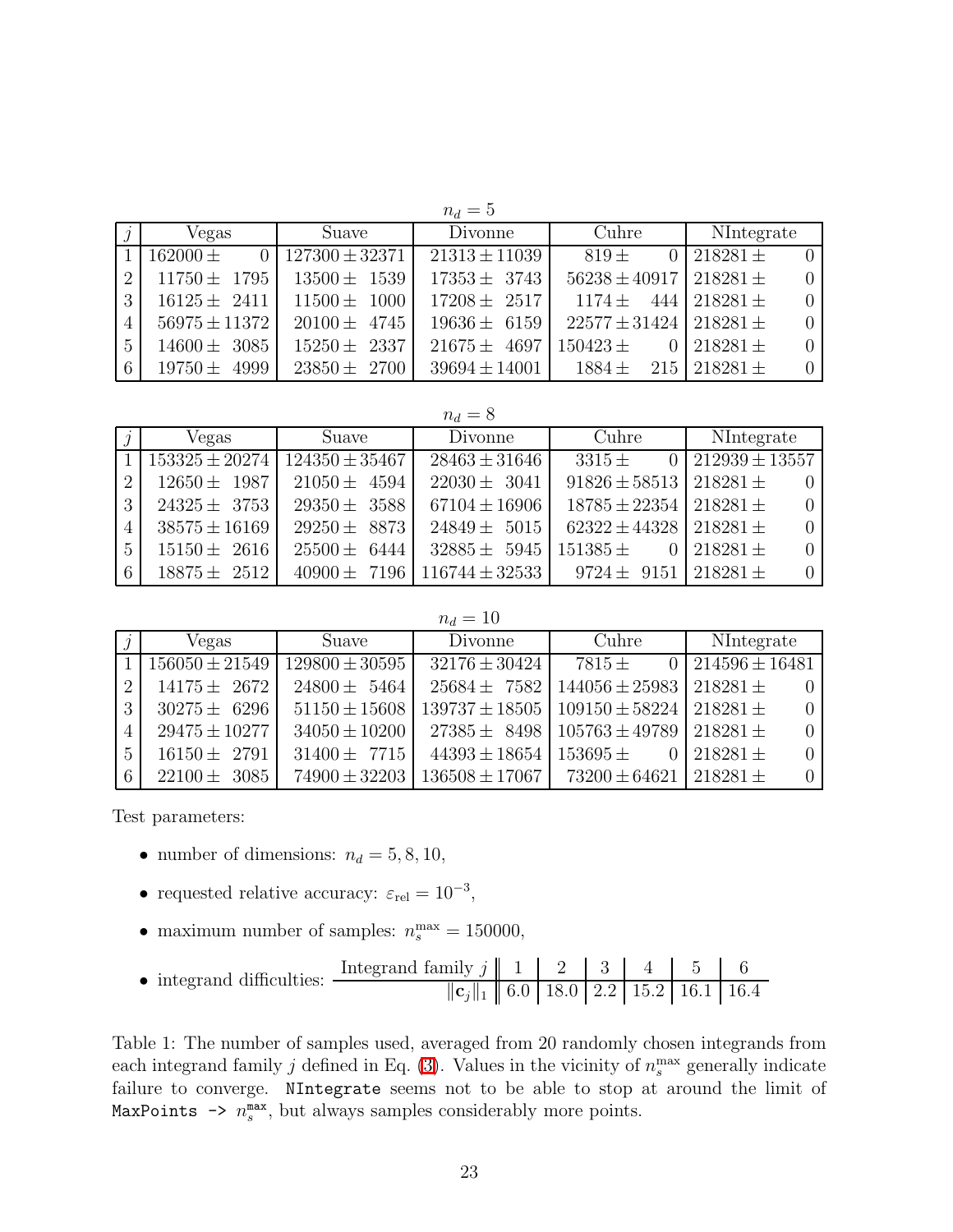# 9 Summary

The Cuba library offers a choice of four independent routines for multidimensional numerical integration: Vegas, Suave, Divonne, and Cuhre. They work by very different methods, summarized in the following table  $(MT =$  Mersenne Twister):

| Routine  | Basic integration method                                                                                              | Algorithm type                                             | Variance reduction                                                      |
|----------|-----------------------------------------------------------------------------------------------------------------------|------------------------------------------------------------|-------------------------------------------------------------------------|
| Vegas    | Sobol quasi-random sample<br>or MT pseudo-random sample                                                               | Monte Carlo<br>Monte Carlo                                 | importance sampling                                                     |
| Suave    | Sobol quasi-random sample<br>or MT pseudo-random sample                                                               | Monte Carlo<br>Monte Carlo                                 | globally adaptive subdivision                                           |
| Divonne  | Korobov quasi-random sample<br>or Sobol quasi-random sample<br>or MT pseudo-random sample<br><i>or</i> cubature rules | Monte Carlo<br>Monte Carlo<br>Monte Carlo<br>deterministic | stratified sampling,<br>aided by methods from<br>numerical optimization |
| $C$ uhre | cubature rules                                                                                                        | deterministic                                              | globally adaptive subdivision                                           |

All four have a C/C++, Fortran, and Mathematica interface and can integrate vector integrands. Their invocation is very similar, so it is easy to substitute one method by another for cross-checking. For further safeguarding, the output is supplemented by a  $\chi^2$ probability which quantifies the reliability of the error estimate.

The source code is available from http://www.feynarts.de/cuba and compiles with gcc, the GNU C compiler. The C functions can be called from Fortran directly, so there is no need for adapter code. Similarly, linking Fortran code with the library is straightforward and requires no extra tools.

The routines in the Cuba library have all been carefully tested, but it would of course be folly to believe they are completely error-free. The author welcomes any kind of feedback, in particular bug and performance reports, at hahn@feynarts.de.

# Acknowledgements

I thank A. Hoang for involving me in a discussion out of which the concept of the Mathematica interface was born and T. Fritzsche, M. Rauch, and A.M. de la Ossa for testing.

# <span id="page-23-0"></span>References

- [1] R. Piessens, E. de Doncker, C. Uberhuber, D. Kahaner, QUADPACK a subroutine package for automatic integration, Springer-Verlag, 1983.
- <span id="page-23-1"></span>[2] G.P. Lepage, J. Comp. Phys. 27 (1978) 192.